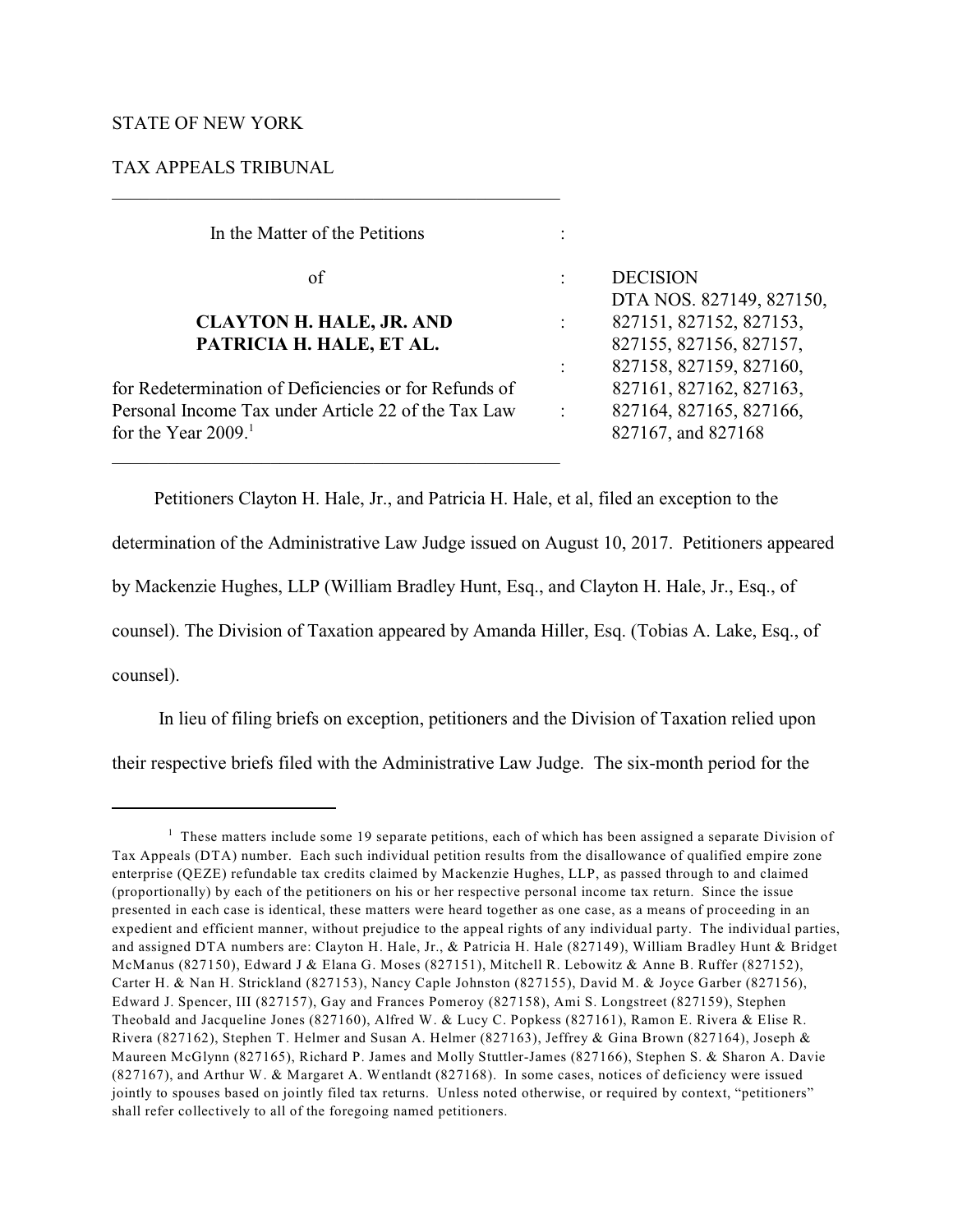issuance of this decision began on December 14, 2017, the date petitioners withdrew their request for oral argument.

### *ISSUES*

I. Whether the application of certain 2009 statutory amendments to the empire zones program was retroactively applied to the beginning of the 2009 tax year.

II. If so, whether the retroactive application of those 2009 statutory amendments violated petitioners' rights under the Due Process Clause of the United States Constitution.

#### *FINDINGS OF FACT*

We find the facts as determined by the Administrative Law Judge except for finding of fact 10, which has been modified to more fully reflect the record. The Administrative Law Judge's findings of fact and the modified finding of fact are set forth below.

# *BACKGROUND FACTS*

1. Petitioners were all partners, or spouses of partners, of Mackenzie Hughes, LLP (MH), a New York limited liability partnership, during the year 2009. MH, a law firm, was created out of a predecessor law firm called Mackenzie, Smith, Lewis, Michell & Hughes, LLP (MSLMH).

2. MSLMH operated as a general practice of law, with the exception that it did not offer criminal defense legal services. A bank, as well as several insurance companies, constituted a large portion of MSLMH's client base. However, this client base began to erode in the mid-tolater 1990s, due to the acquisition of the firm's bank client by another (larger) bank, and to cost constrictions in the insurance industry. As described hereafter, MH, as the successor entity to MSLMH, continued to operate as a general practice of law, although it offered certain additional areas of legal practice beyond those that MSLMH had previously offered (*see* finding of fact 9).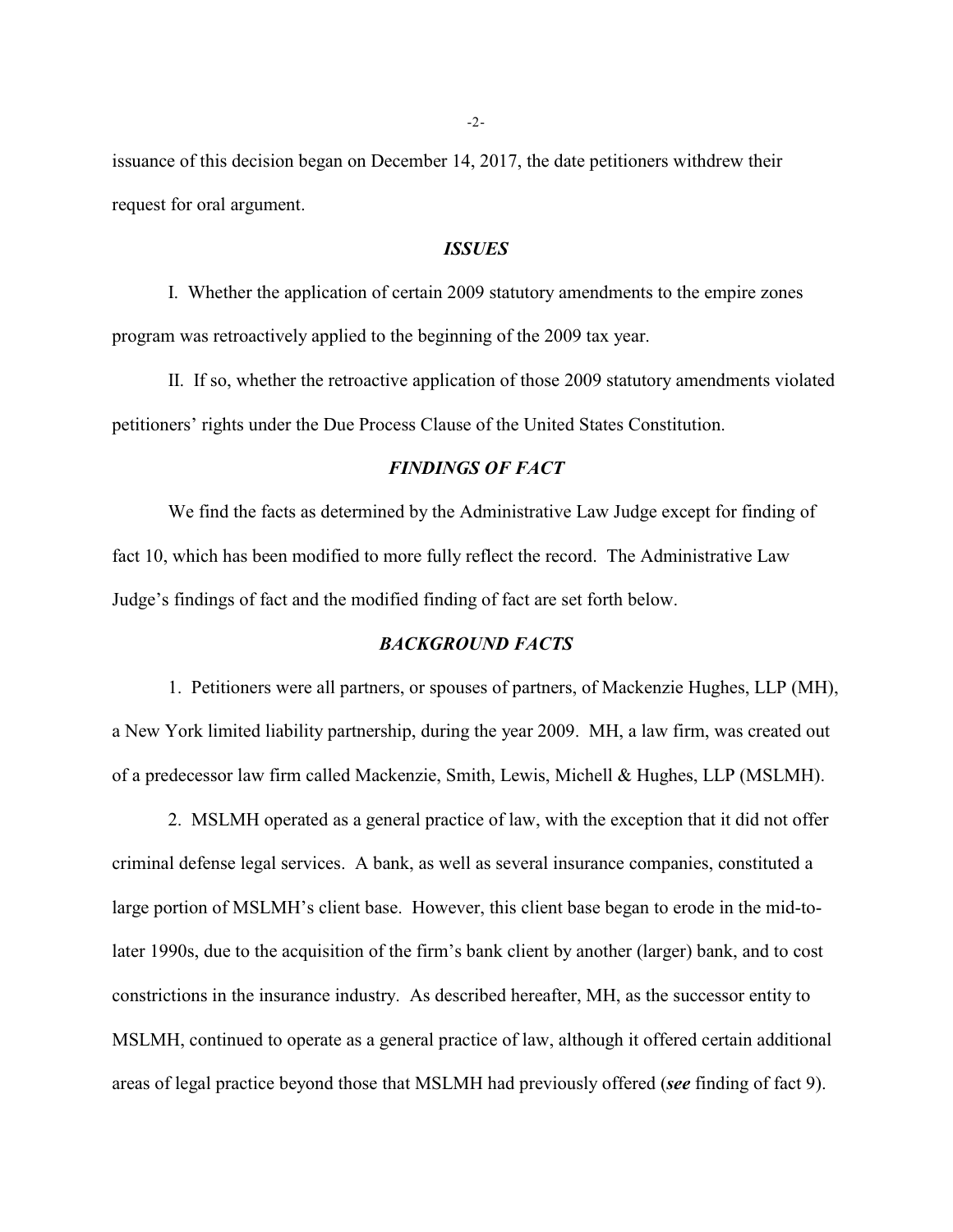3. Prior to March 1, 2001, MSLMH leased real property located at 101 South Salina Street, Syracuse, New York (the Property), where its offices were, and had been, located for at least 50 years.

4. For many years, the owner of the Property, who was also the lessor in which MSLMH's offices were located, was OnBank and Trust Co. (OnBank). OnBank had been a significant, long-term legal client of MSLMH. However, in the late 1990s, OnBank was acquired by M&T Bancorp. M&T Bancorp had its own in-house legal representatives who performed legal services for M&T Bancorp and, post-acquisition, for OnBank. As a consequence, MSLMH was no longer performing legal services for its former bank client, OnBank, and it had no particularly strong connection with, or allegiance to, M&T Bancorp.

5. MSLMH's lease at the Property was set to expire in 2001. In the late 1990s, MSLMH began the process of determining whether to execute a new lease at the same premises, or lease new premises in a different location. Representatives of the City of Syracuse encouraged MSLMH to remain in downtown Syracuse, noting that if MSLMH located in an Economic Development Zone (Empire Zone), and became certified as a Qualified Empire Zone Enterprise (QEZE), it could be entitled to receive significant resulting tax benefits under the empire zones program.<sup>2</sup>

6. In considering whether to enter into a new lease agreement for the Property, as opposed to relocating its offices, MSLMH engaged the services of William T. Bell & Associates as a real estate broker (broker). A comparison of potential rental properties was prepared for

-3-

 $\frac{2}{1}$  In 2000, the Legislative Bill Drafting Commission was directed to change the previously used term "economic development zone," wherever appearing, to "empire zone." Likewise, the term "taxpayer" was changed to "qualified empire zone enterprise" or "QEZE" (*see* L 2000 c 63, pt GG, § 15, eff May 15, 2000).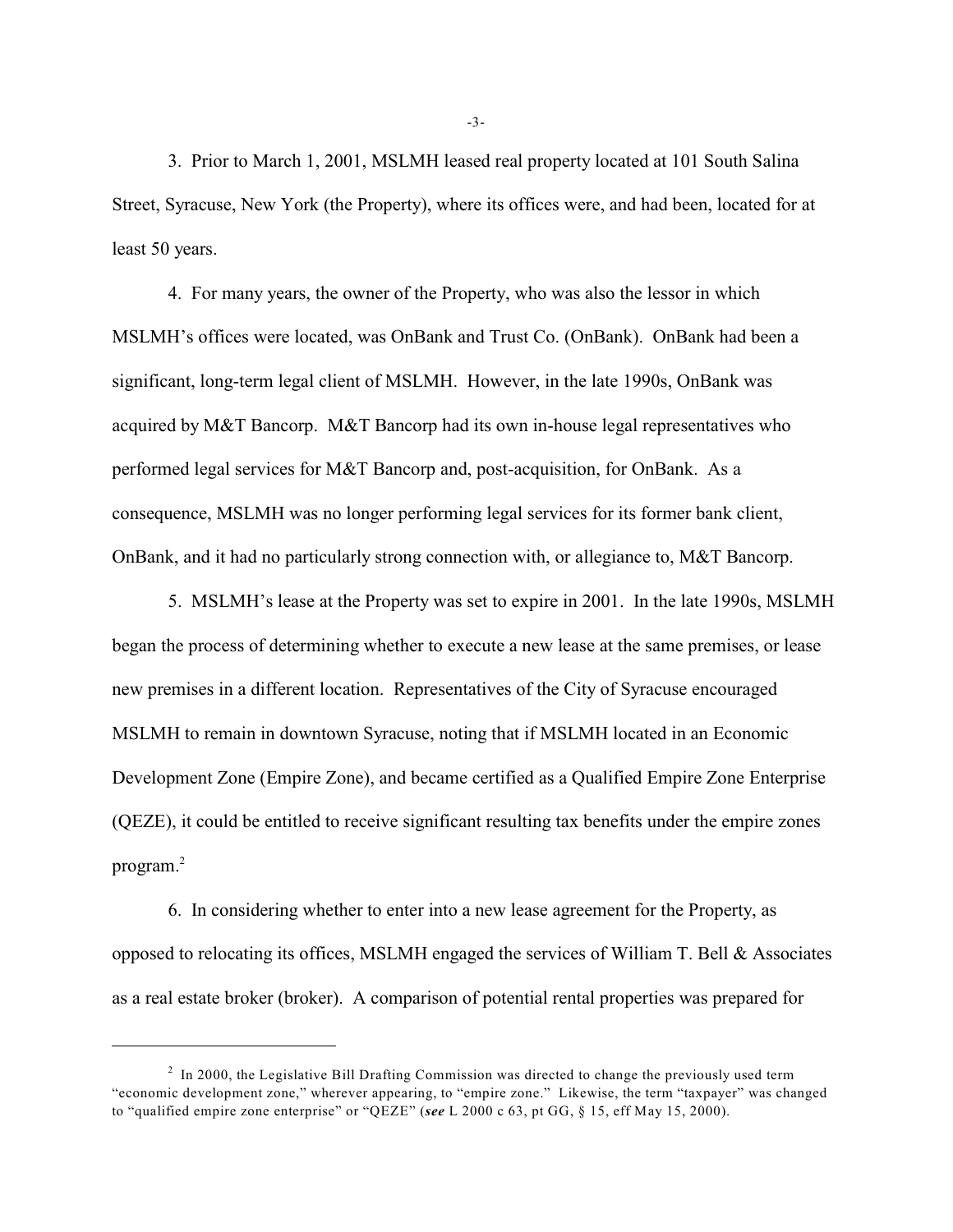MSLMH by the broker in or about 2000. Among other matters, the comparison showed that the Property was not the least expensive rental property that MSLMH could have selected. The comparison also revealed that several other available rental properties were located within Empire Zones, and could potentially entitle MSLMH to empire zones program tax credits. The comparison considered the potential economic benefits of leasing property located in an Empire Zone, specifically noting the rehabilitation tax credit and the wage tax credit, though not the tax reduction credit that is at issue herein. At the same time, and in contrast, the broker's comparison does not specifically indicate that the Property was located in an Empire Zone and did not consider in its analysis a \$20,000.00 cleaning credit that MSLMH had at its existing office location at the Property.

7. In 2001, the members of MSLMH also received a letter or memorandum from Green Seifter Consulting, LLC, for consideration in determining where to locate MSLMH's offices. This letter states, in part, that "[b]ased on the information provided, [MSLMH] will not be eligible for any of the new benefits available under the empire zones program, which include the QEZE tax reduction credit and the sales tax exemption." Testimony at hearing confirmed that petitioners were aware, at the time they were considering various lease options, that MSLMH, as then constituted, would not meet the "employment test," and hence would not be entitled to, inter alia, the tax reduction credit.<sup>3</sup> The tax reduction credit is the only QEZE credit in dispute in this proceeding.

8. On May 18, 2001, MSLMH entered into a 15-year lease for real property located at the

-4-

 $3$  The "employment test" generally requires that the number of employees in a given year for which the QEZE tax reduction credit is claimed must equal or exceed the number of employees in the "test period," with such test period being the average number of employees during a "base period." The base period is, generally, comprised of the five year period immediately preceding the test period (*see* Tax Law § 14 [a], [b]).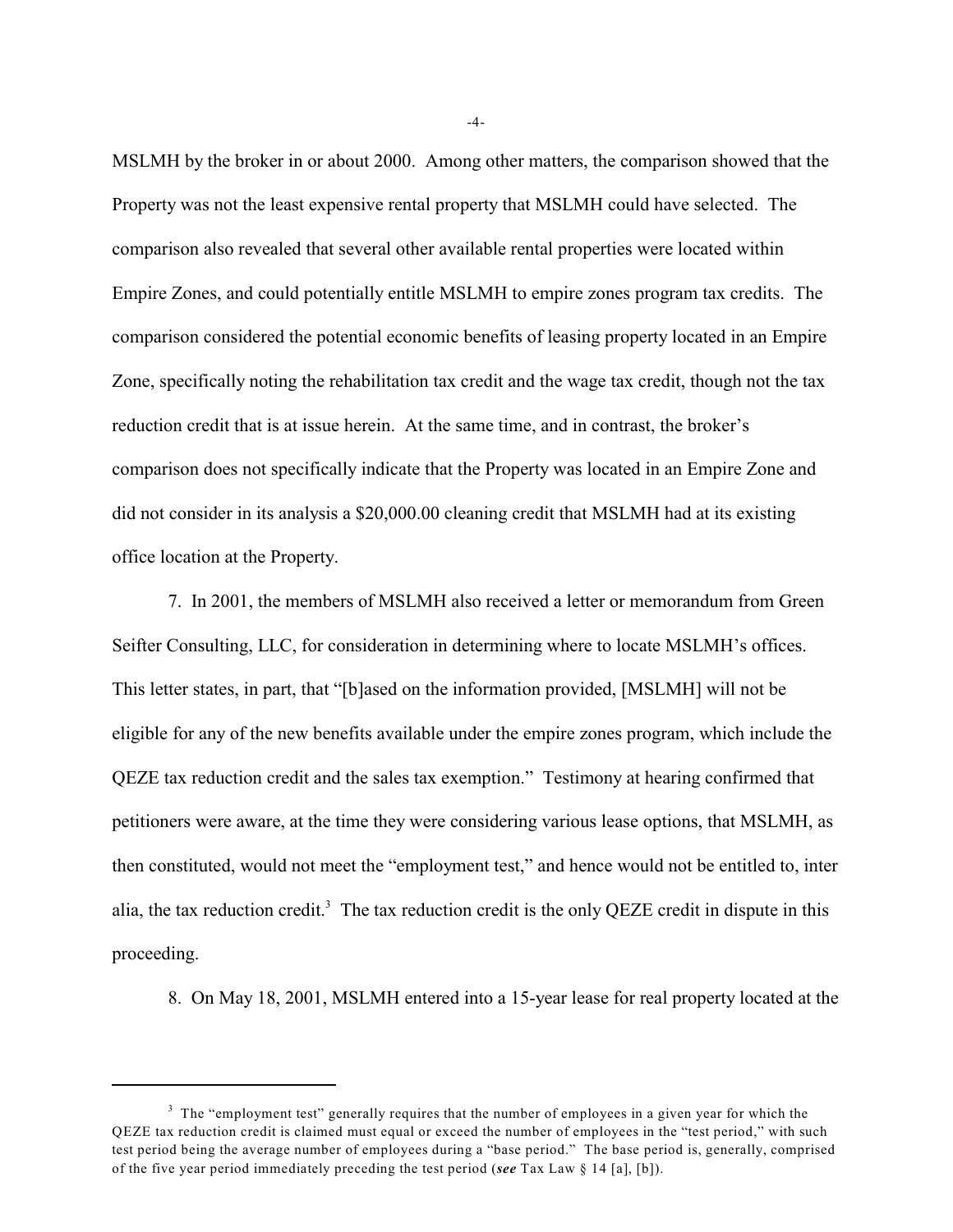Property. The 15-year duration of this new lease was described as a "longer than usual" lease.<sup>4</sup> As part of the lease terms, the lessor, M&T Bancorp, financed the purchase of new office equipment and furnishings, with the cost thereof (approximately \$850,000.00) included in, and to be amortized over, the term of the lease by increased monthly rent payments. At the time of entering into the foregoing lease, MSLMH was not a QEZE, and in fact, MSLMH never was a QEZE.

9. MSLMH's legal work for its former bank client, OnBank, was described as "high volume/low profit but steady" (e.g., real estate closings). However, with the loss of this client, as well as reductions in income from its insurance company clients (*see* finding of fact 4), MSLMH was experiencing a significant ongoing decline in its revenues. Some members of MSLMH wanted to expand the firm's practice into additional areas of legal representation, including securities law and immigration matters. Other members, however, were concerned that doing so created substantial potential risk to the firm's then uncollected, long-term receivables, valued at approximately \$4.7 million. One way of addressing this concern was to establish a new partnership (MH) going forward, while keeping the existing partnership (MSLMH) "alive" for purposes of segregating the existing booked receivables from new business matters. In addition, taking this step in fact would (and did) result in the newly formed entity meeting the QEZE employment test going forward.

10. On or about May 20, 2002, MH was formed as an entity by filing the appropriate documentation with the New York Department of State. MH assumed the physical operating

-5-

<sup>&</sup>lt;sup>4</sup> It is noted that the 15-year lease term coincides with the 15-year QEZE benefit period provided under Tax Law § 14 (a) (1) (B).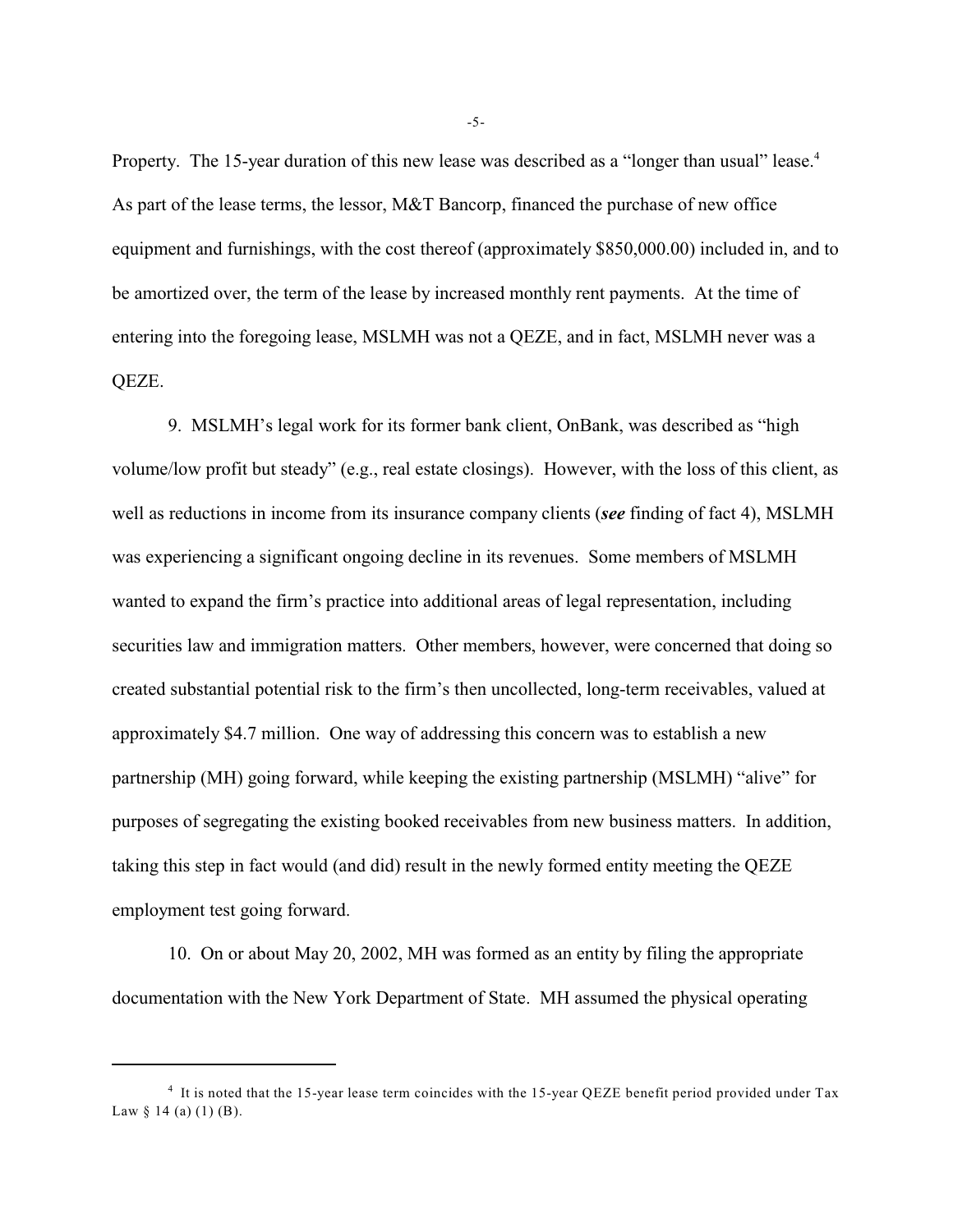assets of MSLMH, including the lease. MH also continued the law practice of MSLMH, and added new areas of practice. All receivables in existence at this time and any work in progress remained with MSLMH.

11. MH did not exist as a business entity when MSLMH entered into the lease agreement for the Property in March 2001.

12. On March 10, 2003, MH was certified as a QEZE in the Syracuse Empire Zone, with a business address of 101 South Salina Street, Syracuse, New York. Such certification was deemed to be in effect as of June 14, 2002.

13. By virtue of their partnership interests in MH, petitioners were entitled to claim certain QEZE-based tax credits that flowed through to them vis-a-vis MH.

14. MH remained a QEZE from June 14, 2002 until December 31, 2008. The Division and petitioners dispute whether MH remained a QEZE for any part of 2009.

 15. On or about May 18, 2009, MH was notified by the New York State Department of Economic Development (DED) that MH's QEZE certification would potentially be revoked based upon then-recently enacted statutory amendments.

16. On or about June 29, 2009, DED issued a letter to MH providing official notice that MH's certification as a QEZE was revoked.

17. MH's QEZE certification was revoked based upon statutory amendments to the empire zones program (Part S-1 of Chapter 57 of the Laws of 2009), that were introduced as legislative bills on January 7, 2009, and were signed into law on April 7, 2009 (the 2009 Amendments). The foregoing June 29, 2009 letter from DED provided that MH's certification was being revoked on the basis that it was first certified prior to August 1, 2002, and that it had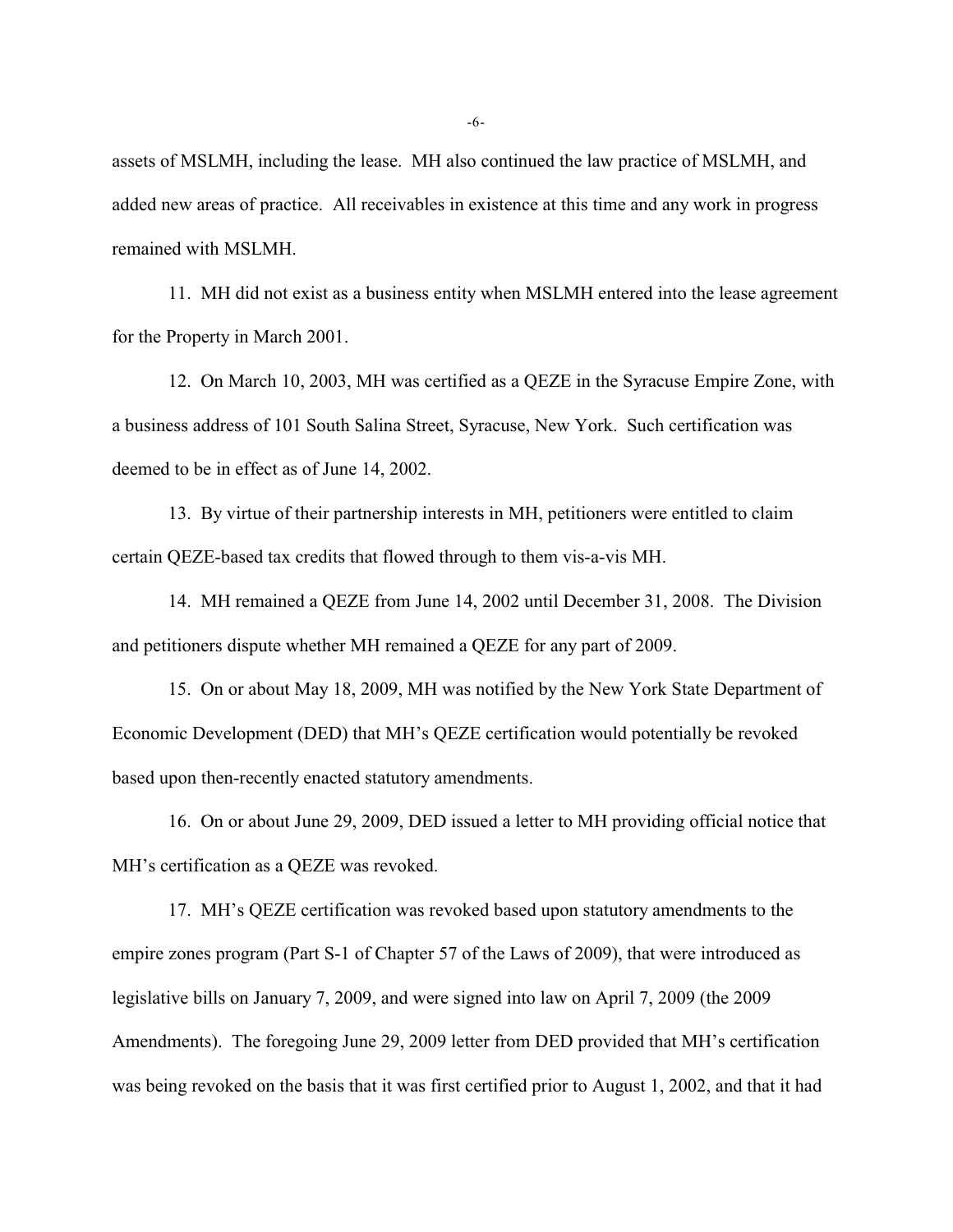either: a) caused individuals to transfer from existing employment with another business enterprise with similar ownership that was located in New York State to similar employment with MH, or b) had transferred to it real property previously owned by an entity with similar ownership.<sup>5</sup> The effective date of the revocation was set at January 1, 2008.

18. MH timely appealed the revocation of its QEZE certification to DED and the Empire Zone Designation Board (EZDB).

19. On October 15, 2010, the EZDB passed Resolution # 18 of 2010, upholding the revocation of MH's QEZE certification. DED notified MH of the EZDB resolution by letter dated October 25, 2010.

20. MH timely appealed the decision to uphold the revocation of MH's QEZE certification to DED and the EZDB.

21. On May 4, 2012, the EZDB passed Resolution # 29A of 2012, granting MH's request for a de novo review of EZBD's Resolution # 18 of 2010, and upholding the decertification of MH as a QEZE.

# *THE PRESENT DISPUTE*

22. The present dispute is not about whether MH was, or was not, correctly or properly decertified as a QEZE by DED, as upheld on appeal by the EZDB. Rather, the present dispute is about whether it is legally permissible for MH's decertification to be effective beginning January 1, 2009. 6

 $<sup>5</sup>$  This basis for revocation has been commonly referred to as "shirt changing."</sup>

 $6$  As detailed hereinafter, making QEZE decertifications in 2009 effective as of January 1, 2008 was overturned on appeal by the Court of Appeals as impermissibly retroactive (*James Sq. Assoc., LP v Mullen*, 21 NY3d 233 [2013]). The issue of making such 2009 decertifications effective as of January 1, 2009 (i.e., in the same year) was not specifically addressed by the Court.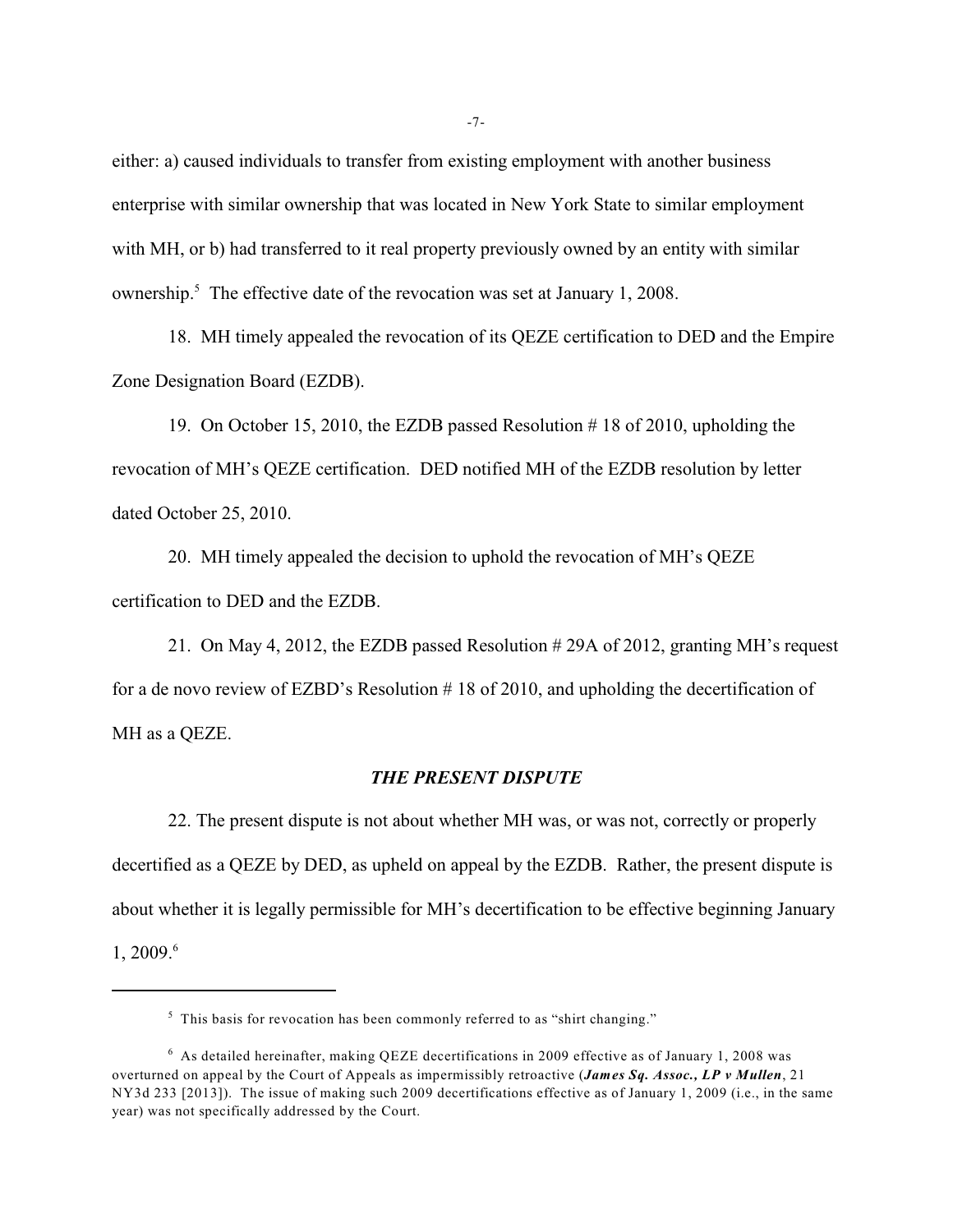23. Except for petitioners Alfred and Lucy Popkess, none of the petitioners claimed entitlement to QEZE tax credits on their original 2009 tax returns. They did, however, claim entitlement to QEZE tax credits via amended 2009 returns, which were timely filed in April 2013, or thereafter in the case of two of the petitioners.<sup>7</sup>

24. Petitioners claimed QEZE tax credits on their amended 2009 returns by virtue of their partnership interests in MH.

25. Based upon petitioners' original (in the case of petitioners Alfred and Lucy Popkess), or amended (in the case of the remaining petitioners), 2009 tax returns, petitioners were issued refunds of the QEZE tax reduction credit, as follows:

| <b>PETITIONER</b>                   | <b>TOTAL AMOUNT REFUNDED</b> |  |
|-------------------------------------|------------------------------|--|
| Clayton and Patricia Hale           | \$5,517.19                   |  |
| Bradley Hunt & Bridget McManus      | \$5,130.81                   |  |
| <b>Edward and Elana Moses</b>       | \$8,338.70                   |  |
| Mitchell Lebowitz & Anne Ruffer     | \$5,117.16                   |  |
| Carter & Nan Strickland             | \$9,115.44                   |  |
| Nancy Johnston                      | \$1,302.87                   |  |
| Stephen Theobald & Jacqueline Jones | \$4,652.10                   |  |
| Ami Longstreet                      | \$2,919.65                   |  |
| Ramon & Elise Rivera                | \$6,949.00                   |  |
| <b>Edward Spencer</b>               | \$4,485.29                   |  |
| Gay & Frances Pomeroy               | \$10,691.76                  |  |

<sup>&</sup>lt;sup>7</sup> Petitioners Alfred and Lucy Popkess are the only petitioners who did claim QEZE tax credits on their original 2009 tax return. Consequently, they did not file an amended return. All other petitioners filed amended returns in April of 2013, except for petitioners Ramon & Elise Rivera, who filed in August of 2013, and petitioners Stephen Theobald & Jacqueline Jones, who filed in October of 2013.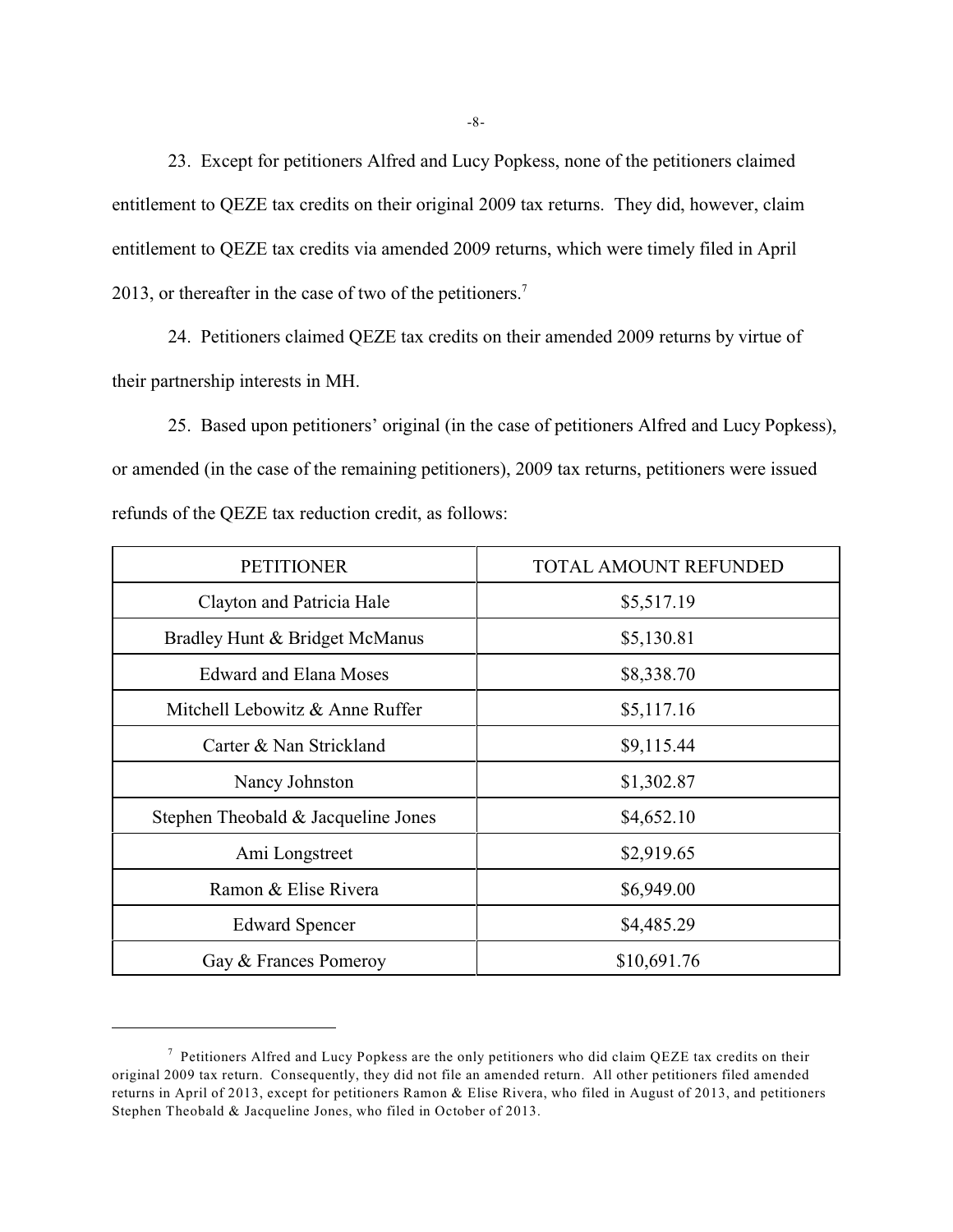| Richard and Molly James       | \$9,629.10  |  |  |
|-------------------------------|-------------|--|--|
| Stephen and Susan Helmer      | \$13,870.53 |  |  |
| David and Joyce Garber        | \$10,763.03 |  |  |
| Stephen and Sharon Davie      | \$12,895.00 |  |  |
| Arthur and Margaret Wentlandt | \$9,667.05  |  |  |
| Jeffrey and Gina Brown        | \$8,806.41  |  |  |
| Alfred and Lucy Popkess       | \$0.00      |  |  |
| Joseph and Maureen McGlynn    | \$3,087.62  |  |  |

26. The Division subsequently disallowed each of the petitioners' claims for QEZE tax credits, and in August of 2014 issued a notice of deficiency for tax year 2009 to each of the petitioners for the amounts previously refunded.<sup>8</sup>

27. The following chart lists the assessment numbers and dates of each of the notices of deficiency:

| <b>PETITIONER</b>                   | ASSESSMENT ID NO. | DATE OF NOTICE |
|-------------------------------------|-------------------|----------------|
| Clayton and Patricia Hale           | L-041761799-9     | 08/06/14       |
| Bradley Hunt & Bridget McManus      | L-041761985-6     | 08/06/14       |
| Edward and Elana Moses              | L-041762025-8     | 08/06/14       |
| Mitchell Lebowitz & Anne Ruffer     | L-041762242-4     | 08/06/14       |
| Carter & Nan Strickland             | L-041762154-1     | 08/06/14       |
| Nancy Johnston                      | L-041761905-6     | 08/06/14       |
| Stephen Theobald & Jacqueline Jones | L-041762184-1     | 08/06/14       |
| Ami Longstreet                      | L-041770843-8     | 08/12/14       |

 $8$  Petitioners, Alfred and Lucy Popkess were not previously issued a refund, and therefore were not issued a notice of deficiency. Their petition herein is a challenge to the Division's denial of their claim for refund in the amount of \$9,888.25, as is consistent with the manner in which their 2009 tax return was filed.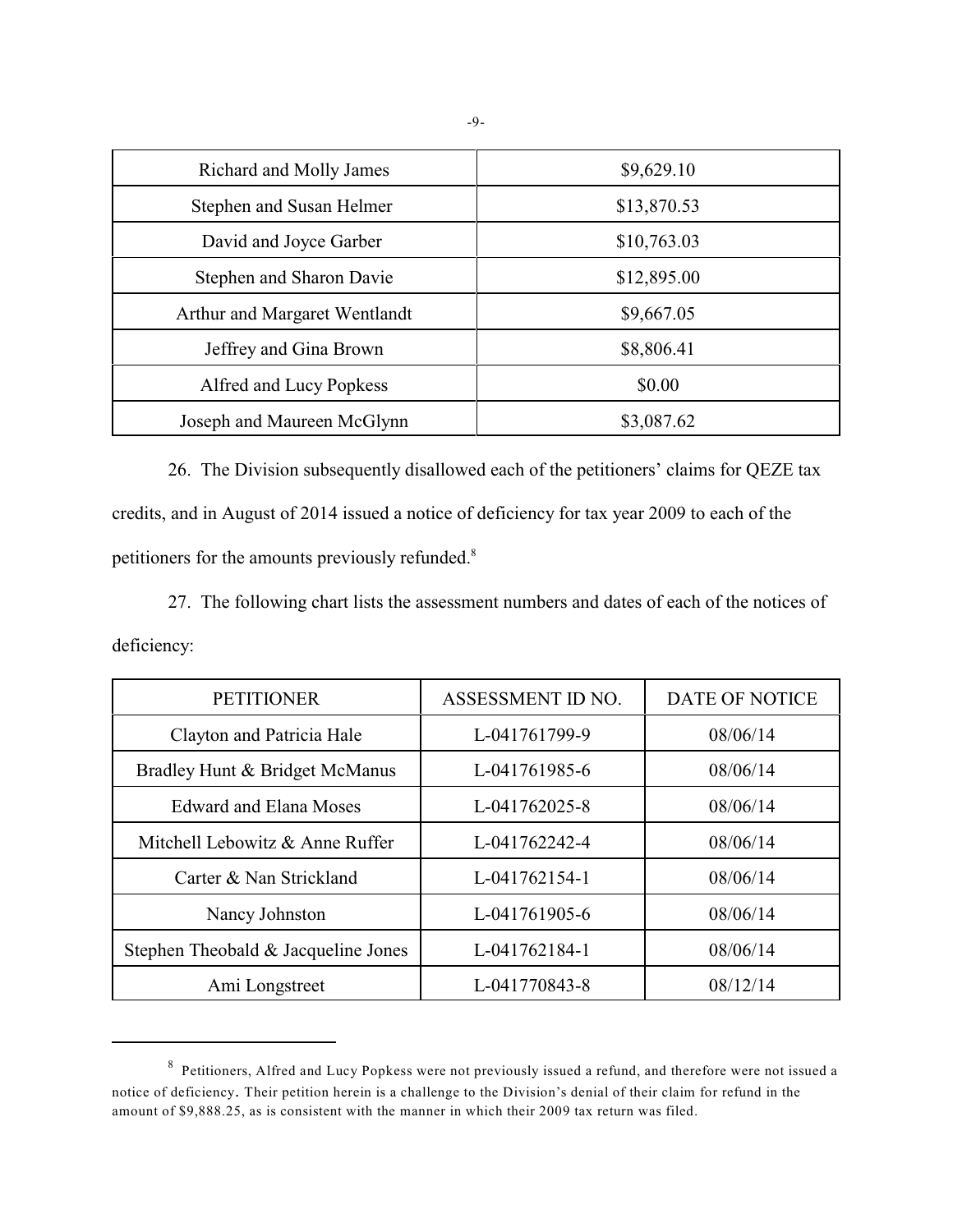| Ramon & Elise Rivera          | L-041762213-3              | 08/06/14 |
|-------------------------------|----------------------------|----------|
| <b>Edward Spencer</b>         | L-041762153-2              | 08/06/14 |
| Gay & Frances Pomeroy         | L-041761868-2              | 08/06/14 |
| Richard and Molly James       | L-041761771-8              | 08/06/14 |
| Stephen and Susan Helmer      | L-041762158-6              | 08/06/14 |
| David and Joyce Garber        | L-041762063-1              | 08/06/14 |
| Stephen and Sharon Davie      | L-041071350-7              | 04/25/14 |
| Arthur and Margaret Wentlandt | L-041761765-4              | 08/06/14 |
| Jeffrey and Gina Brown        | L-041761971-1              | 08/06/14 |
| Alfred and Lucy Popkess       | N/A (refund denial letter) | 08/06/14 |
| Joseph and Maureen McGlynn    | L-041764335-6              | 08/07/14 |

# *THE DETERMINATION OF THE ADMINISTRATIVE LAW JUDGE*

The Administrative Law Judge explained that the purpose of the empire zones program was to spur economic growth and job creation and that MH had been eligible for participation in the program since 2002, provided it met the criteria of the program each year.

The Administrative Law Judge then noted that in April 2009, the criteria for the program was changed by statutory amendments and that DED undertook a statutorily-required review of all program participants to determine whether they remained eligible under the new criteria. The Administrative Law Judge noted that in June of 2009, DED revoked MH's certificate of eligibility effective January 1, 2008. The Administrative Law Judge explained that the reason provided by DED for revoking MH's certification was that MH did not meet the new criteria contained in the 2009 Amendments in that it had engaged in shirt-changing, a process whereby existing businesses reincorporate or transfer existing employees or assets among related entities so as to appear to have created new jobs or made new investments in order to qualify for, or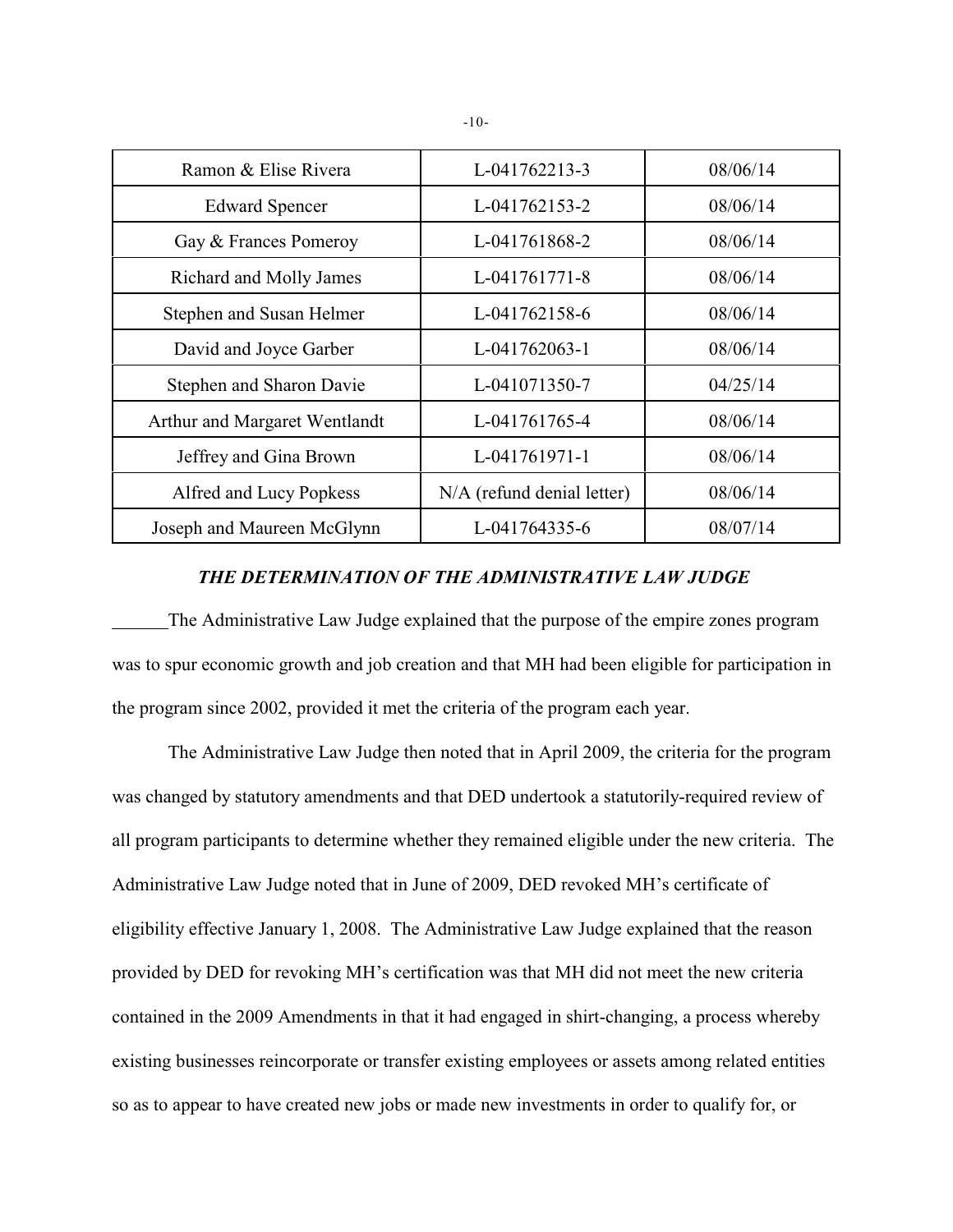maximize, empire zones program benefits. The Administrative Law Judge noted that MH had challenged the revocation of its certification and that such challenge was unsuccessful.

The Administrative Law Judge also noted that the Legislature enacted additional amendments to the empire zones program in 2010 (the 2010 Amendments). The Administrative Law Judge found that the Legislative history accompanying these amendments indicated that the Legislature intended that revocations of certifications for participation in the empire zones program made pursuant to the 2009 Amendments be effective for the entire taxable year in which they occurred, except that revocations made during 2009 would be deemed effective as of January 1, 2008.

The Administrative Law Judge then discussed the case of *James Sq. Assoc. LP v Mullen*, (21 NY3d 233 [2013]) wherein the Court of Appeals held that the 2009 Amendments should not be applied retroactively as such an application would violate taxpayers' due process rights (*James Sq. Assoc.* at 250). The Administrative Law Judge found, however, that the Court of Appeals in *James Sq. Assoc.* rejected only the deemed inclusion of 2008 as impermissibly retroactive and did not address 2009. Thus, the Administrative Law Judge concluded that there was nothing in *James Sq. Assoc.* that would automatically preclude the application of the 2009 Amendments, or Tax Law  $\S$  14 (i) (1), to 2009.

The Administrative Law Judge initially determined that because this case involves 2009, the application of the 2009 Amendments to MH's circumstances could not be considered a retroactive application of a statute. The Administrative Law Judge noted that the revocation of MH's certification under the empire zones program was made in June 2009. The Administrative

-11-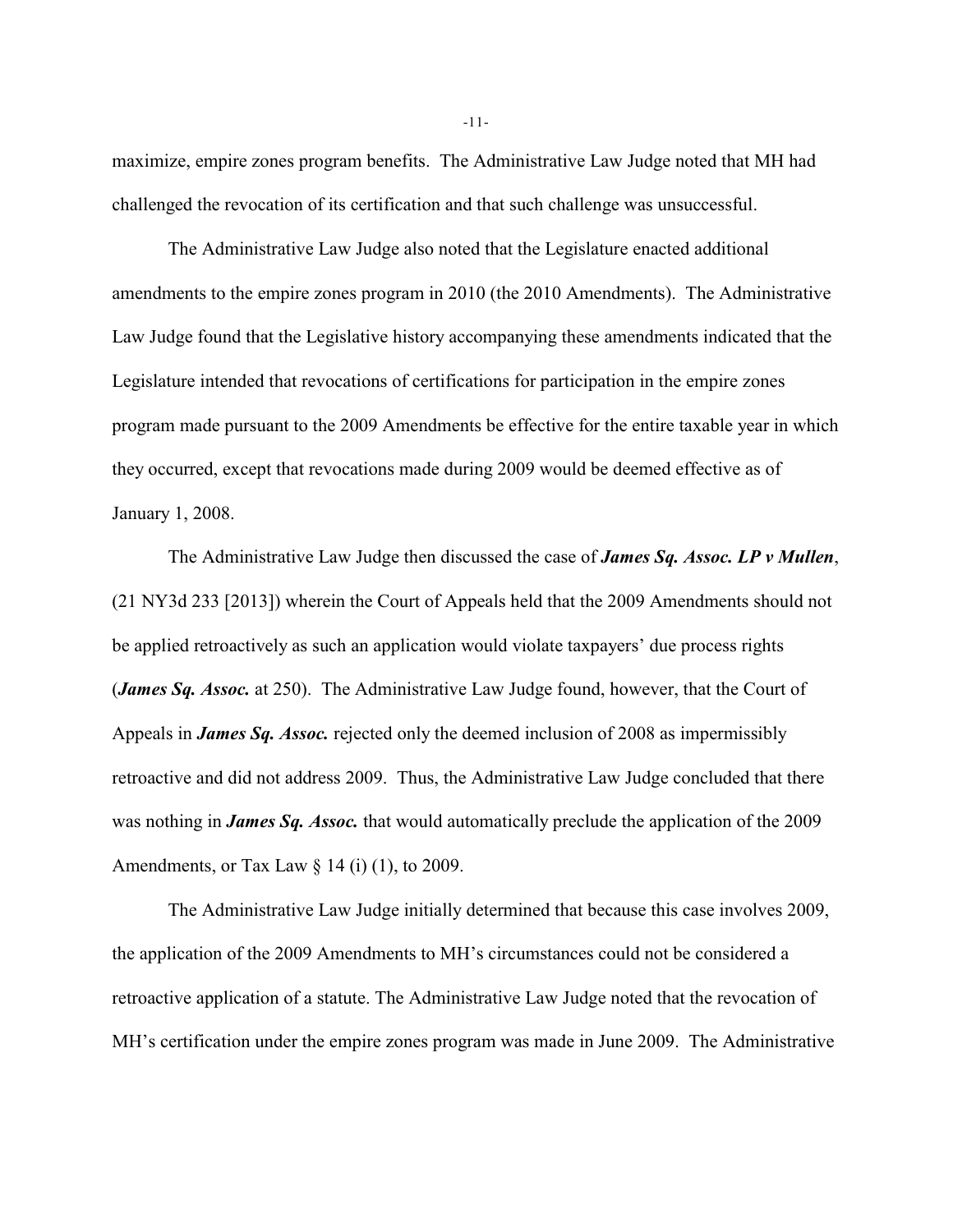Law Judge then explained that Tax Law  $\S 14$  (i) (1)<sup>9</sup> provides that a business ceases to be qualified to participate in the empire zones program on the first day of the taxable year in which its certification is revoked, in this case January 1, 2009, and concluded that the Division was not at liberty to ignore this statute. As further support for the conclusion that the application of the statute to 2009 was not retroactive, the Administrative Law Judge emphasized that neither the 2009 Amendments nor the 2010 Amendments made any change to Tax Law  $\S$  14 (i) (1). Indeed, the Administrative Law Judge found that the 2010 Amendments seemed to ratify the effect of Tax Law  $\S 14$  (i) (1), while also adding further reach to it by specifically providing that any revocations of certifications occurring in 2009, would be deemed to include 2008.

The Administrative Law Judge then explained that even if the retroactive application of the 2009 Amendments, or the June 2009 revocation of MH's certification under the empire zones program, were considered to be retroactive applications of statutes, such retroactive applications were not impermissible under due process standards.

The Administrative Law Judge reached this conclusion based upon an application of the three-factor test set forth in *Matter of Replan Dev. v Department of Hous. Preserv. & Dev. of City of N.Y.* (70 NY2d 451, 456 [1987] *appeal dismissed* 485 US 950 [1988]). The Administrative Law Judge initially determined that taxpayers such as petitioners were aware of the likely changes to the empire zones program and thus had an opportunity to change their behavior, at least to the extent of making provisions to pay for the additional likely tax liability. The Administrative Law Judge then addressed the actual period of retroactivity and determined

-12-

<sup>&</sup>lt;sup>9</sup> References herein to Tax Law § 14 (i) (1) are former Tax Law § 14 (i) (1), which was effective until January 1, 2018.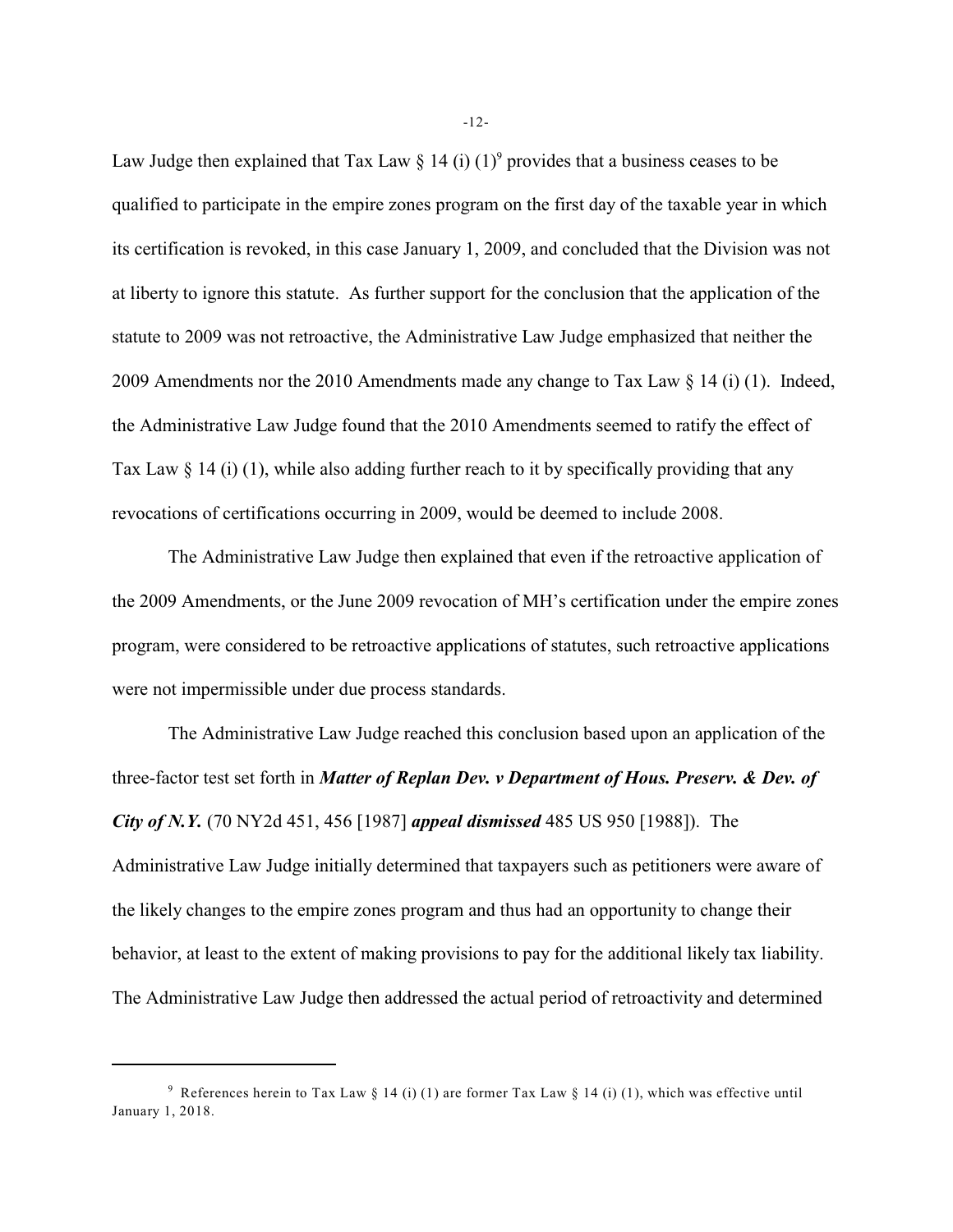that the Division was correct in its position that the period of retroactivity was a very short 97-day period, which ran from the enactment of the 2009 Amendments on April 7, 2009 back to January 1, 2009. The Administrative Law Judge noted that longer periods of retroactivity had been found constitutional. Finally, the Administrative Law Judge concluded that the 2009 Amendments were adopted with the clearly acceptable public purposes of curtailing abuses of the empire zones program and achieving budget savings for 2009.

The Administrative Law Judge also dismissed petitioners' position that they were entitled to a credit pro-rated up to the time that they were notified of the revocation of MH's certification under the empire zones program, because such position not only had no basis in statute, but was completely at odds with Tax Law  $\S$  14 (i) (1).

# *SUMMARY OF ARGUMENTS ON EXCEPTION*

Petitioners assert that the decision in *James Sq. Assoc.* requires a decision in the present matter that the 2009 Amendments and 2010 Amendments, and thus the revocation of MH's certification under the empire zones program, may be applied prospectively only. Petitioners' assertion is based upon numerous factors discussed in *James Sq. Assoc.*

First, petitioners do not dispute that the application of Tax Law  $\S$  14 (i) (1), which provides that all empire zones program revocations of certifications are to be deemed effective on January 1 of the year in which they occur, results in MH's decertification becoming effective as of January 1, 2009. Rather, petitioners contend that the application of Tax Law § 14 (i) (1) in the present case, where MH met all of the program requirements at the beginning of the year and where such requirements changed during the year, is an unconstitutional retroactive application of the statute. Second, petitioners argue that the Court in *James Sq. Assoc.* found that: (1) there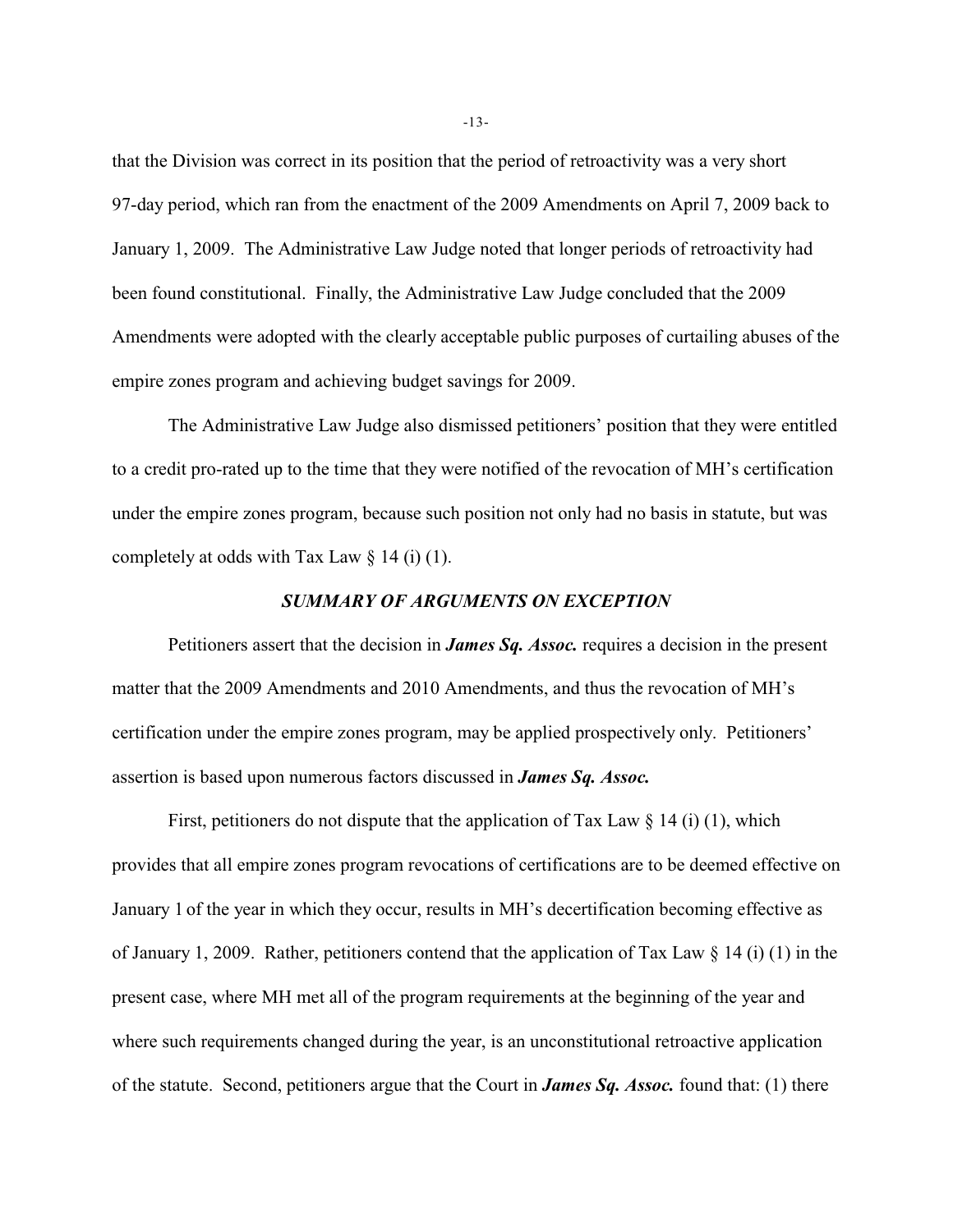was no valid public purpose for the retroactive application of the 2009 Amendments and 2010 Amendments; (2) similarly situated taxpayers had no forewarning of the changes in the statutes; and (3) there was an impermissible length of time between January 1, 2009 and the passage of the legislation. With regard to the last point, petitioners argue that the period of retroactivity must actually be measured from August 2010, when the 2010 Amendments became effective, because that was the first time the Legislature made the additional provisions regarding the revocation of certification under the empire zones program retroactive. Thus, petitioners argue that the retroactive period was 20 months and that this period of retroactivity is impermissible.

Finally, petitioners alternatively argue that they are entitled to the tax reduction credits at issue on a pro rata basis up to the June 29, 2009 date of DED's initial determination to revoke MH's certification under the empire zones program.

The Division contends that the Court of Appeals decision in *James Sq. Assoc.* holds only that the 2010 Amendments cannot be retroactively applied to January 1, 2008. Thus, the Division asserts that there is nothing in that decision that prohibits the 2009 Amendments from being applied to January 1, 2009.

The Division argues initially that the application of the 2009 Amendments to the revocation of MH's certification under the empire zones program in 2009 is not a retroactive application of the legislation in that the revocation occurred in the same year as the legislation was passed. Furthermore, the Division argues that it was the application of Tax Law  $\S 14$  (i) (1) that required the revocation of MH's certification under the empire zones program in June 2009 to be deemed effective as of January 1, 2009. Therefore, there was no retroactive application of the 2009 Amendments.

-14-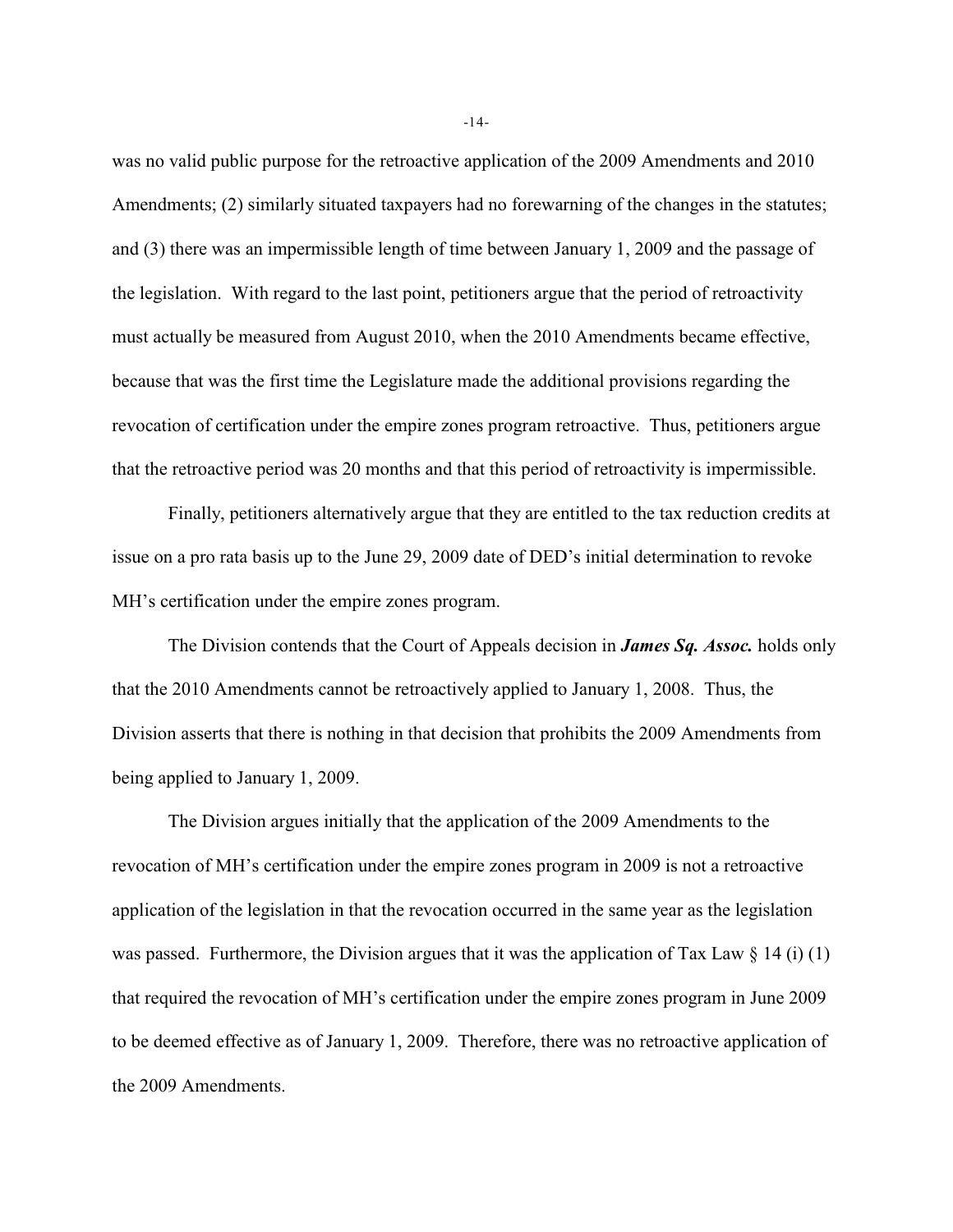The Division then argues that even if it were determined that there was a retroactive application of the 2009 Amendments under these circumstances, such retroactive application was not constitutionally impermissible. In response to petitioners' assertions that it met the *Matter of Replan Dev.* test as set forth in *James Sq. Assoc.*, the Division argues that: (1) petitioners had ample warning of the proposed changes and did not, and indeed could not, have relied upon the previous statutory requirements to their detriment in that petitioners base such reliance on MH's staying in downtown Syracuse and it was MH's predecessor, not MH, that signed the lease, and the lease was signed two years prior to MH being certified to participate in the empire zones program; (2) there was a valid public purpose for the retroactive application of the 2009 Amendments to January 1, 2009 as such would potentially allow for the spurring of investment, creation of jobs and the prevention of future bad behavior; and (3) the relatively short retroactive period of four months is less than many previous cases.

#### *OPINION*

The Legislature enacted the empire zones program to spur economic growth and job creation (*see* General Municipal Law § 956; *Matter of Purcell*, Tax Appeals Tribunal, November 14, 2016). As relevant here, one of the tax benefits available under the empire zones program, the QEZE tax reduction credit under Tax Law § 16 (tax reduction credit), provides for a credit against franchise taxes imposed directly on the QEZE. Where the QEZE is a disregarded or flow-through entity for tax reporting purposes, a credit is allowed against the personal income taxes imposed on its owners (Tax Law § 16 [a]).

Under the empire zones program, the commissioner of economic development was authorized to certify business enterprises as eligible to receive the various tax benefits available

-15-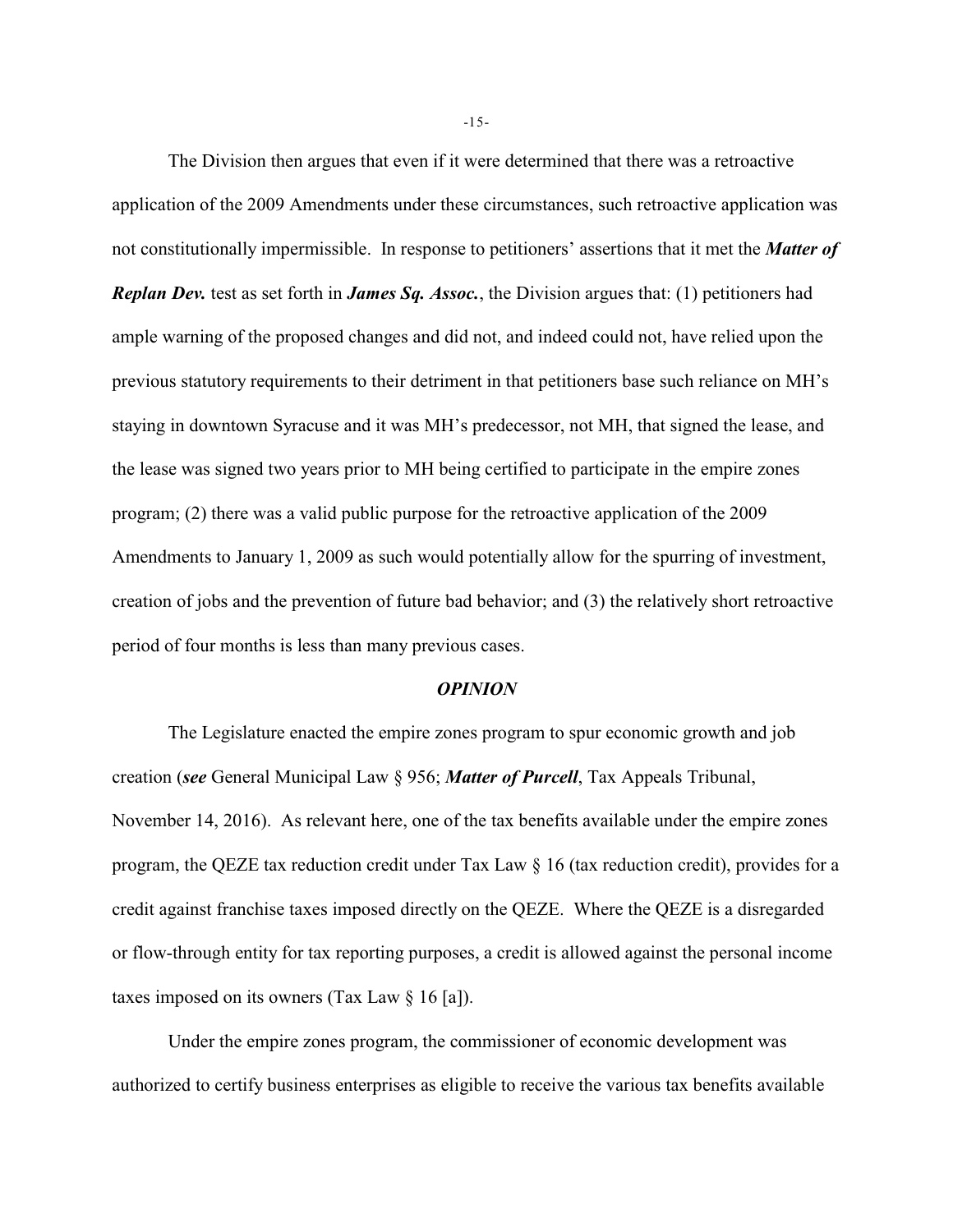only to such certified enterprises (*see* General Municipal Law § 959 [a]).<sup>10</sup> Pursuant to such authority, MH was certified as a QEZE effective June 14, 2002.

As discussed above, the 2009 Amendments changed the requirements of the empire zones program and required that DED undertake a review to determine whether each empire zone participant remained eligible under the new requirements. Pursuant to this review, MH's certificate of eligibility was revoked by a letter issued by DED on or about June 29, 2009. Thus, the crux of the matter is that if MH is considered certified to participate in the empire zones program during 2009, as asserted by petitioners, the tax reduction credit under Tax Law § 16 is available to petitioners in 2009. Alternatively, if it is decided that the revocation of MH's certification to participate in the program was effective as of January 1, 2009, then the tax reduction credit is not available to petitioners for 2009.<sup>11</sup>

Initially, it is noted that tax credit statutes providing for credits such as the tax reduction credit are similar to, and should be construed in the same manner as, statutes creating tax exemptions (*see Matter of Piccolo v New York State Tax Appeals Trib*., 108 AD3d 107 [3d Dept 2013]). That is, such statutes must be strictly construed against the taxpayer (*see e.g. Matter of 677 New Loudon Corp. v State of N.Y. Tax Appeals Trib.*, 19 NY3d 1058 [2012], *rearg denied* 20 NY3d 1024 [2013], *cert denied* 571 US 952 [2013]). Petitioners must show an "unambiguous entitlement" to the claimed benefit (*Matter of United Parcel Serv., Inc. v Tax*

 $10$  Although the empire zones program expired on July 1, 2010, a business enterprise certified pursuant to Article 18-B of the General Municipal Law as of June 30, 2010 may continue to claim the QEZE tax reduction credit for the remainder of its benefit period, so long as it meets the relevant eligibility requirements.

 $<sup>11</sup>$  With regard to petitioners' assertion that they are entitled to at least a partial allowance because the</sup> revocation occurred in June, we agree with the Administrative Law Judge that there is no legal authority for such a position and affirm for the reasons stated in the determination.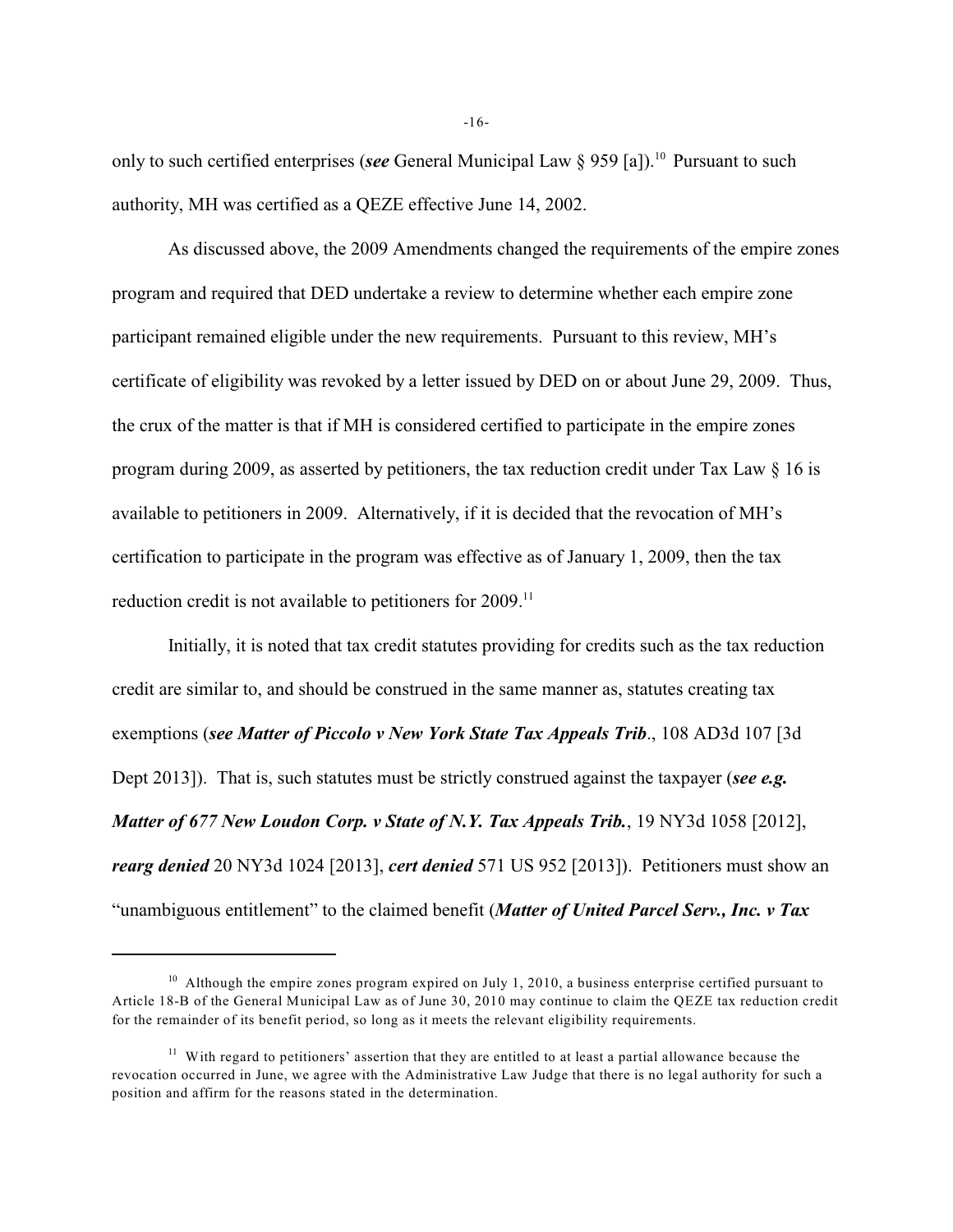*Appeals Trib. of the State of N.Y.*, 98 AD3d 796, 798 [3d Dept 2012], *lv denied* 20 NY3d 860 [2013]) and that their interpretation of the statute is the only reasonable construction (*Matter of American Food & Vending Corp. v New York State Tax Appeals Trib.*,144 AD3d 1227 [3d Dept 2016]). However, construction of an exemption or credit statute should not be so narrow as to defeat the provision's settled purpose (*Matter of Grace v New York State Tax Commn.*, 37 NY2d 193, 196 [1975], *rearg denied* 37 NY2d 816 [1975], *lv denied* 338 NE2d 330 [1975]). Furthermore, in the case of an asserted retroactive application of a statute, we must also consider the axiom that the application of statutes retroactively is looked upon with disfavor (*James Sq. Assocs.* at 246).

# *Relevance of 2010 Amendments*

As noted by the Administrative Law Judge, in adopting the 2010 Amendments, the Legislature specifically stated that such amendments were intended to clarify and confirm that: (1) decertifications resulting from the 2009 Amendments were effective for the same year in which such decertifications occurred, and for all subsequent years; and (2) decertifications occurring in 2009 were also to be deemed effective for the year 2008 (*see* L 2010 ch 57, part R,  $§$  1).

As set forth below, we have concluded that Tax Law  $\S 14$  (i) (1) mandated that all revocations of certifications to participate in the empire zones program be deemed effective as of the first day of the taxable year in which the revocation occurred. Thus, revocation of MH's certification in June 2009 was deemed to be effective as of January 1, 2009. Accordingly, the Legislature's intent to clarify that this was the case in the 2010 Amendments was superfluous.

As to the second point, the Court of Appeals in *James Sq. Assoc.*, declared that the retroactive application of the revocation of certification of an empire zones program participant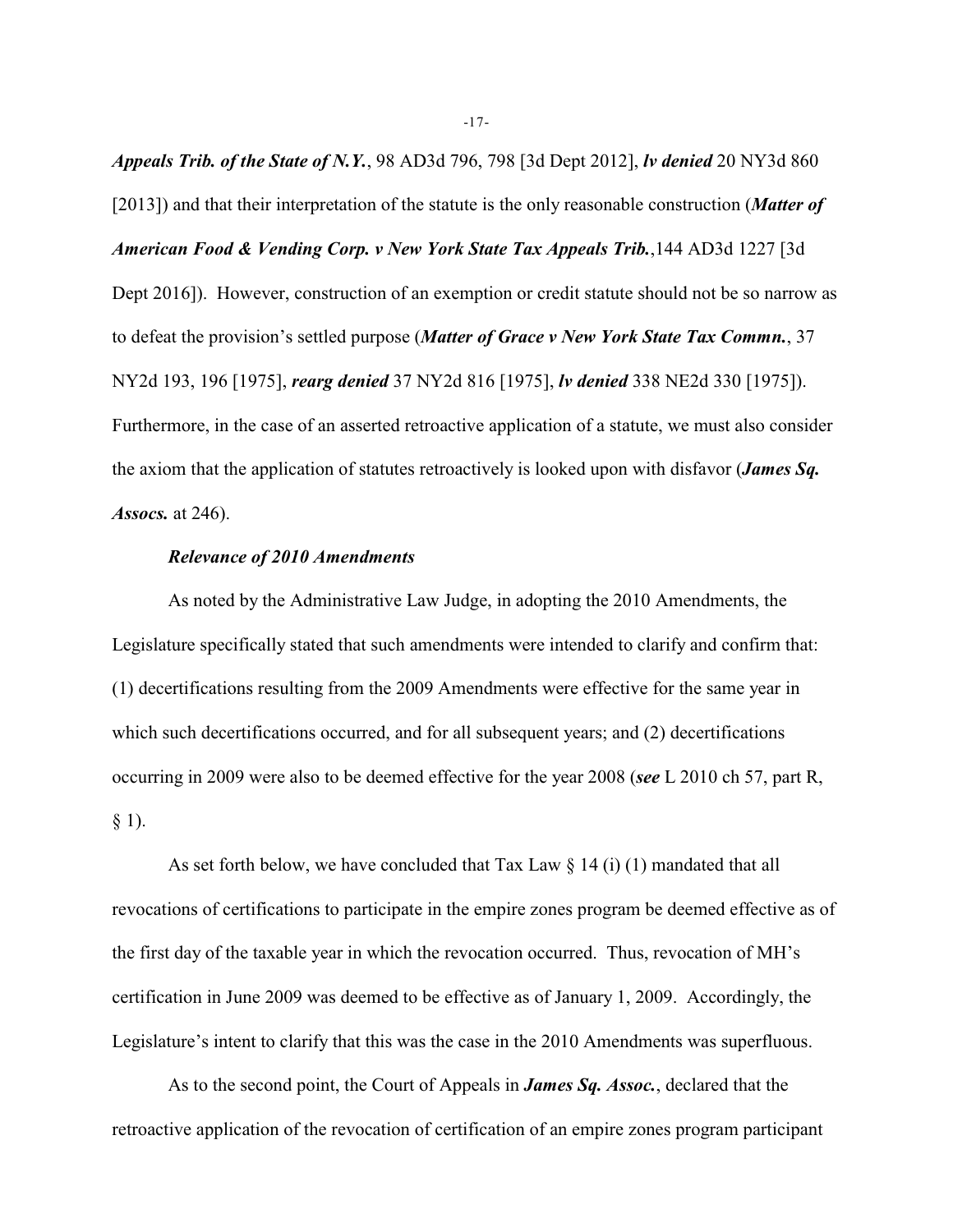to January 1, 2008 under the 2009 Amendments was violative of a taxpayer's rights to due process. There is nothing in the court's decision in *James Sq. Assoc.* that would prohibit us from reviewing whether the retroactive application of the 2009 Amendments in this case also violates petitioners' rights to due process.

Accordingly, we agree with the conclusion of the Administrative Law Judge that the 2010 Amendments have little practical effect on this case. Thus, unless noted otherwise, we will limit our discussion in the remainder of this decision to the 2009 Amendments.

#### *Retroactivity of the 2009 Amendments*

The initial question to be addressed is whether the application of the 2009 Amendments to MH's circumstances in 2009 constituted the retroactive application of a statute. We recently decided in a similar case that the application of the 2009 Amendments constituted a retroactive application of the statute, and nothing in the present matter leads us to change our mind (*Matter of NRG Energy, Inc.*, Tax Appeals Tribunal, March 14, 2018).

As we discussed in *NRG Energy*, it is unclear from the various court decisions on this issue whether a statute adopted during an open tax year and made effective as of the first day of that year is considered to be the retroactive application of a statute (Steve R. Johnson,

*Retroactive Tax Legislation*, State Tax Notes, August 15, 2016, p 4 "[C]ourts have been unclear as to whether same-year changes are not retroactive or are retroactive but constitutional"]). And we can understand the common sense analysis of the Administrative Law Judge that leads to the conclusion that a statute changed within a tax year is not retroactive if applied to the beginning of that tax year. However, there is no rule that a statute adopted during an open tax year and made effective as of the first of that year automatically is determined not to have a retroactive effect. Rather, in determining whether the application of a statute is retroactive under a given set of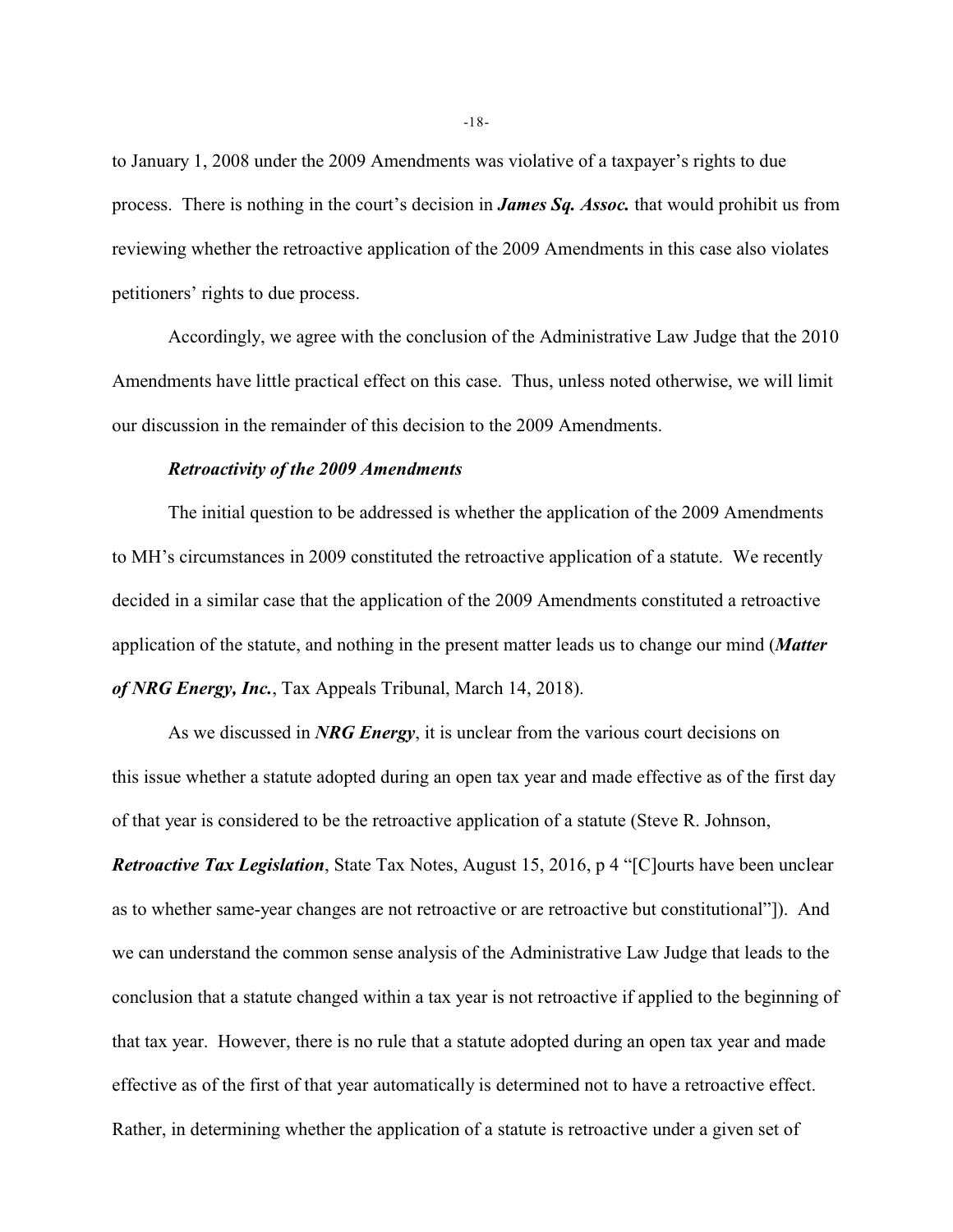circumstances, the question that must be addressed is "whether the new provision attaches new legal consequences to events completed before its enactment" (*see Landgraf v USI Film Prod.*, 511 US 244, 290 [1994]).

In this case, petitioners had participated in the empire zones program with regard to the operations of MH since 2002. The requirements of the empire zones program were changed in April 2009 by the 2009 Amendments to make petitioners' behavior in creating MH, and causing MH to continue the law practice of MSLMH, including the assumption of the physical assets of MSLMH, grounds for revocation of MH's certificate of eligibility to participate in the empire zones program. Specifically, MH's certification was revoked because it had caused individuals to transfer from existing employment with another business enterprise with similar ownership that was located within New York State to similar employment with MH, or transferred to it real property previously owned by an entity with similar ownership. The revocation was effective as of January 1, 2009 through the operation of Tax Law  $\S 14$  (i) (1). Tax Law  $\S 14$  (i) (1) provides that "[A] business enterprise shall cease to be a qualified empire zone enterprise: . . . on the first day of the taxable year during which revocation of its certification under article eighteen-B of the general municipal law occurs."

In general, this means that a business whose certificate of eligibility is revoked during a given taxable year ceases to be qualified to participate in the empire zones program as of the first day of that taxable year. Under normal circumstances, such a revocation would be based upon a business not meeting the requirements of the empire zones program that were in effect on the first day of that taxable year. Thus, no question of retroactivity would arise.

However, we agree with petitioner that the application of the 2009 amendments to the tax year 2009 pursuant to Tax Law § 14 (i) (1) presents a unique situation. In the present case, the

-19-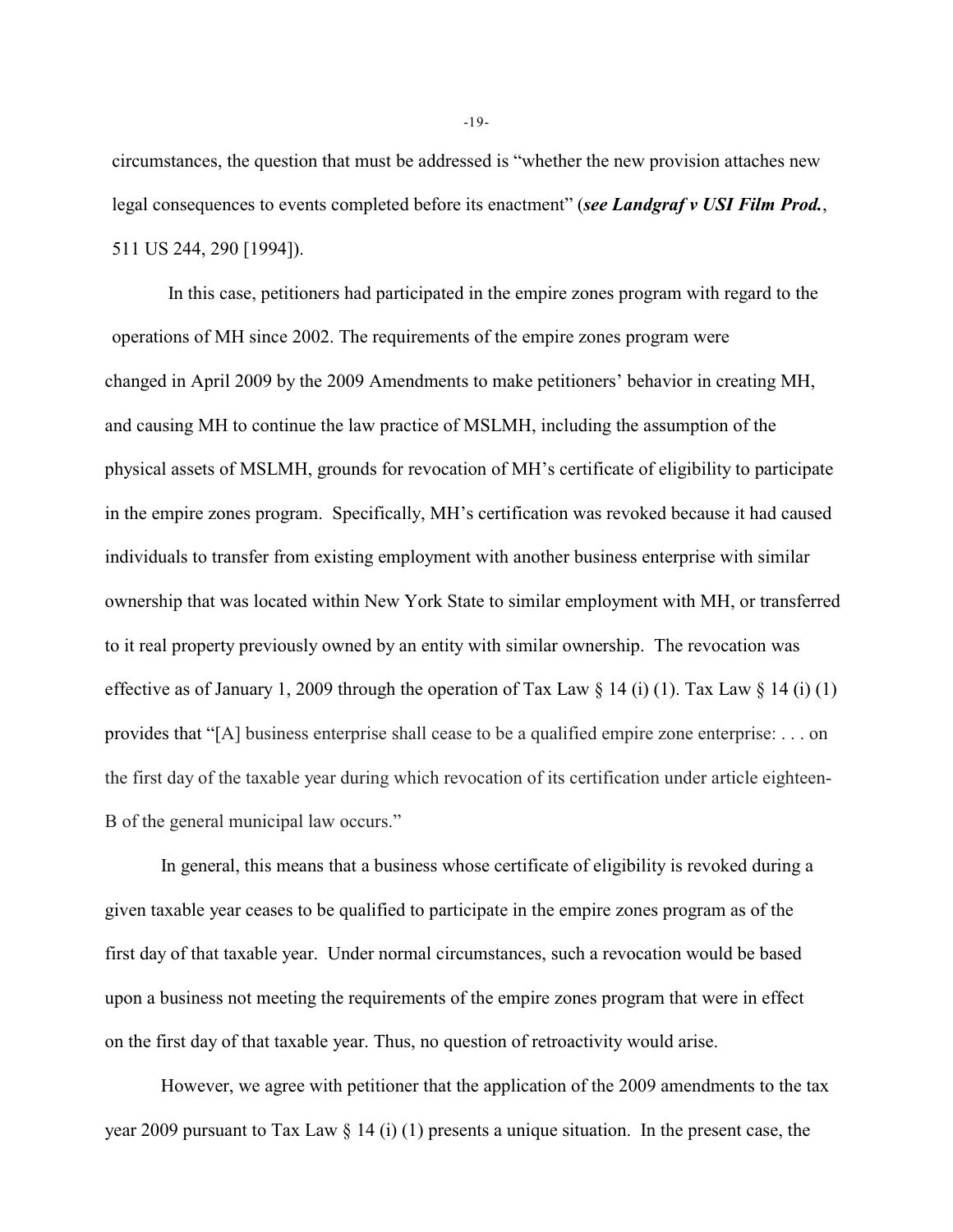application of Tax Law  $\S 14$  (i) (1) renders petitioner unqualified to participate in the empire zones program as of January 1, 2009 based upon program requirements that were not in effect until April of that year. Thus, the application of the 2009 amendments in the present case attached "new legal consequences" to actions of petitioner that occurred prior to the enactment of the 2009 Amendments (*Landgraf v USI Film Prod.*). Accordingly, we find that the application of the 2009 amendments to the entirety of 2009 constituted a retroactive application of the statute.

The Administrative Law Judge cites to a portion of the decision in *Matter of Dermody, Burke & Brown, CPAs, LLC v Department of Economic Dev.* (140 AD3d 1275, 1279 [3d Dept 2016] [citations omitted]) that holds that just because the 2009 Amendments "are applicable to actions taken before the statute took effect 'does not render that statute "retroactive" in any true sense of that term' and does not implicate petitioner's due process rights." As previously discussed, the line between whether a statute adopted during an open tax year and made effective as of the first day of that year is considered to be a prospective application of a statute, or a retroactive application that is most likely constitutional, is not a clear line. We interpret the language in *Matter of Dermody* that the statute is not "retroactive in any true sense of the term" and "does not implicate petitioner's due process rights" to mean that while the statute is technically being applied retroactively, the court considered it clearly constitutional (*id.*).

We agree with the Division that it was required to follow the statutory framework set forth by reading the 2009 Amendments and Tax Law  $\S$  14 (i) (1) together, and that such framework requires that the June 2009 revocation of MH's certificate of eligibility to participate in the empire zones program be considered revoked as of January 1, 2009. Indeed, the Legislature ratified this interpretation in the 2010 Amendments. However, we also agree with petitioners that this necessarily leads to an analysis as to whether this application of the statutory framework passes

-20-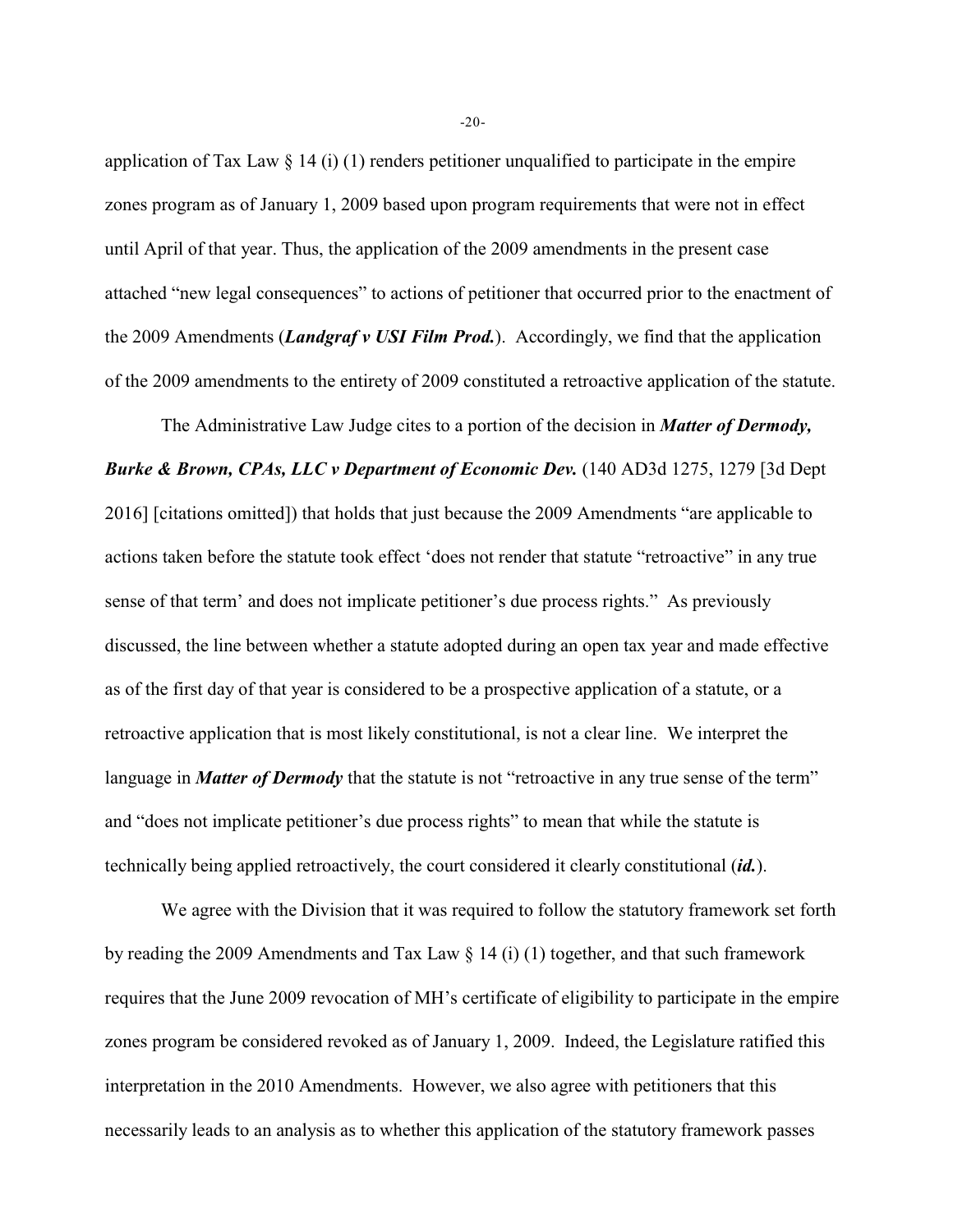constitutional muster or is violative of petitioners' due process rights.

# *Constitutionality of 2009 Amendments as Applied*

Having determined that the application of the 2009 Amendments in this case constituted a retroactive application of a tax statute, the next question that must be addressed is whether the retroactive application of the 2009 Amendments was constitutionally permitted.

It is agreed by the courts, the Administrative Law Judge and the parties, that in determining whether the retroactive application of a taxing statute violates the Due Process Clauses of the United States and New York Constitutions, the courts look to three factors: (1) "the taxpayer's forewarning of a change in the legislation and the reasonableness of . . . reliance on the old law," (2) "the length of the retroactive period," and (3) "the public purpose for the retroactive application" (*Matter of Replan Dev.* at 456; *see also James Sq. Assoc.* at 246; *Matter of Luizza*, Tax Appeals Tribunal, March 29, 2016). We now turn to such an analysis in the present case.

# *Forewarning of change in the law and reasonable reliance on the old law*

"This inquiry focuses on whether the taxpayer's 'reliance' has been justified under all of the circumstances of the case and whether his 'expectations as to taxation [have been] unreasonably disappointed'" (*Matter of Replan Dev.* at 456 [citations omitted]).

Petitioners argue that the fact that MH was certified for participation in the empire zones program, and did indeed participate for approximately seven years, proves that they reasonably relied on the law in effect prior to the 2009 Amendments. The Division asserts that the only action taken by petitioners in reliance upon MH being certified as eligible to participate in the empire zones program was entering into the lease including the new equipment and furnishings to be amortized over the period of the lease. The Division argues that such actions cannot be the

-21-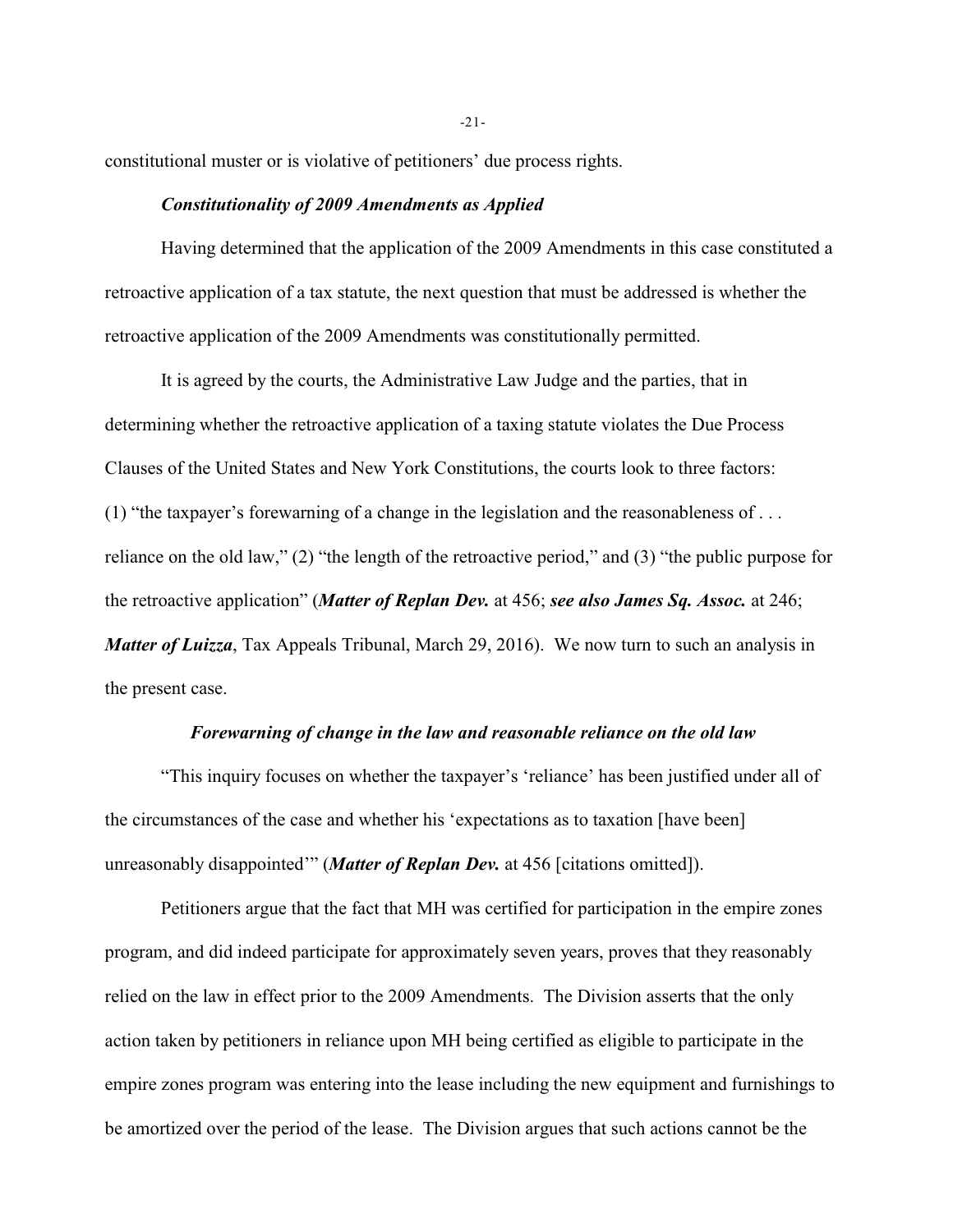basis for petitioners' reasonable reliance on the statute in effect prior to the 2009 Amendments, because MH did not even exist as an entity, much less have empire zones program certification, prior to this action being taken.

We find that under the particular circumstances of this case, the forewarning and reasonable reliance factor of the *Matter of Replan Dev.* analysis should not be accorded any weight. This factor protects a taxpayer who reasonably relied on the law in effect at the time an action was taken, but is not afforded the opportunity, due to lack of notice of the possible change in the law, to take any action to avoid the repercussions of the new law (e.g. *Matter of Replan Dev.* at 453 [developer could have avoided repercussions of new law by not unreasonably relying on old law in undertaking renovations of two vacant buildings]). Such protection could never have been afforded petitioners under the circumstances of this case.

The circumstances herein are unique in that the revocation of the certification of MH to participate in the empire zones program was based upon actions taken by petitioners in 2001 and 2002, namely: (1) causing MSLMH to execute a 15-year lease, that included new equipment and furnishings to be amortized over the period of the lease, on May 18, 2001; (2) causing the creation of MH on or about May 20, 2002; and (3) causing MH to continue the law practice of MSLMH, including the assumption of the physical assets of MSLMH. As a result of all of these actions, MH was certified as a participant in the empire zones program effective June 14, 2002. The 2009 Amendments made these same actions grounds for the revocation of MH's certification to participate in the empire zones program in 2009.

There does not appear to be, nor do petitioners claim, any action that MH or petitioners could have taken in 2008 or 2009 to alter the result of MH's certification being revoked. Furthermore, given the short period of retroactivity in the present matter, we cannot find that

-22-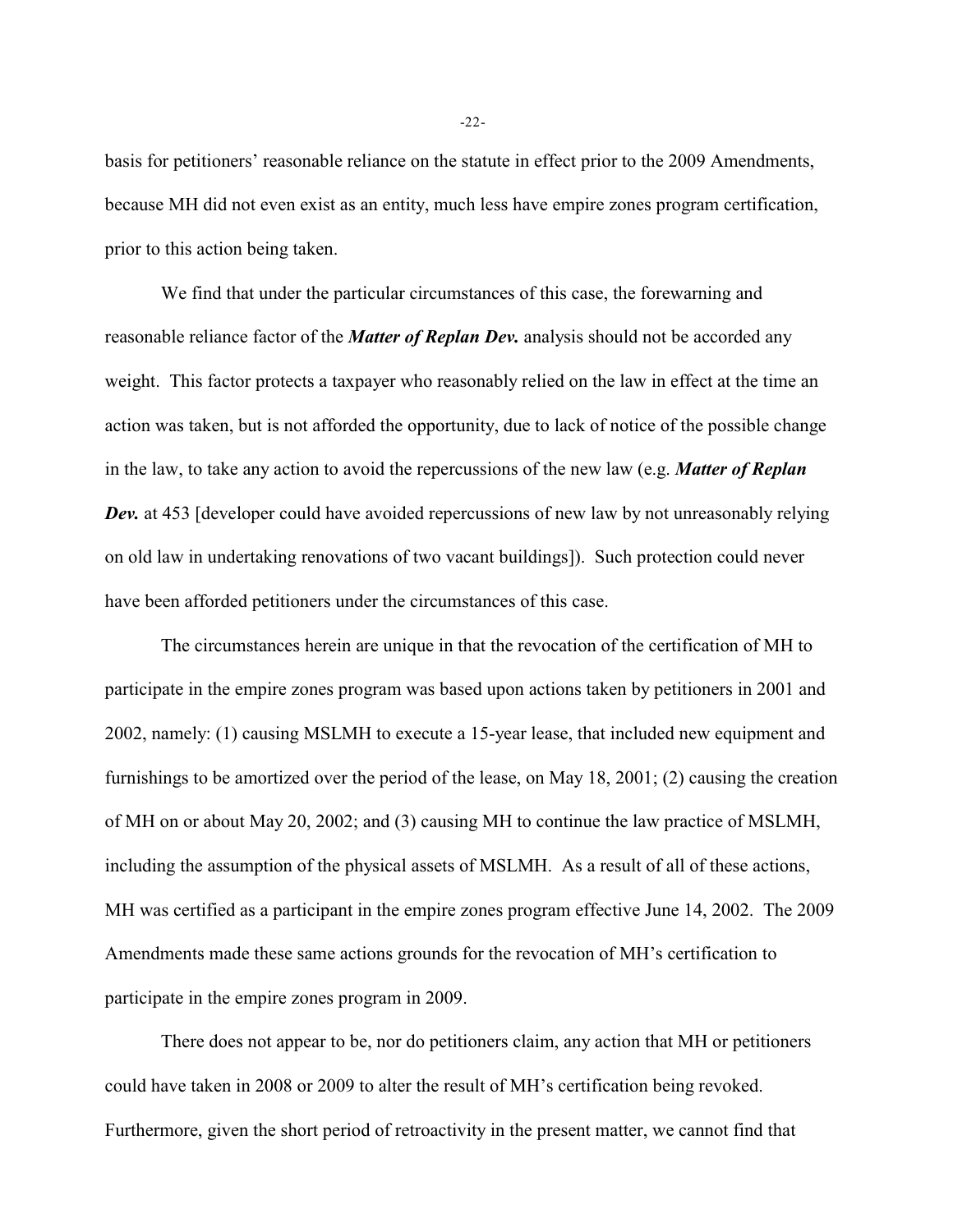petitioners' expectations to continue to receive QEZE tax credits in 2009 were "unreasonably disappointed" (*Matter of Replan Dev.* at 456). Accordingly, under these circumstances we do not afford any weight to this factor.

# *Length of retroactive period*

As previously discussed, we disagree with petitioners that the 2010 Amendments have any practical effect on this case as we have concluded that Tax Law  $\S$  14 (i) (1) made the revocation of MH's certification retroactive to January 1, 2009. Thus we agree with the Administrative Law Judge that the retroactive period at issue herein was a relatively short period of 97 days, from the April 7, 2009 enactment of the 2009 Amendments back to January 1, 2009. "Retroactive tax legislation may be treated as valid, unless it reaches *so far into the past* . . . as to constitute a deprivation of property without due process" (*Matter of Varrington Corp. v City of N.Y. Dept. of Fin.*, 85 NY2d 28, 32 [1995] [citations omitted] [emphasis added]). The 97-day retroactive period at issue in this case cannot be held to reach "so far into the past" that it would render this retroactive application of a statute a violation of petitioners' due process rights. Accordingly, this factor weighs in favor of the constitutionality of the retroactive application of the 2009 Amendments.

# *Public purpose for the retroactive application*

We find that the public purpose for the retroactivity of the statute is controlled by *James Sq. Assoc.* The court in *James Sq. Assoc.* found that the legislative purposes in adopting the 2009 Amendments were to "stem abuses in the Empire Zones Program (increasing the benefits to the public relative to the cost of the credits) and to increase tax receipts" (*James Sq. Assoc.* at 250). As noted by the Court:

"retroactively denying tax credits to plaintiffs did nothing to spur investment, to create jobs, or to prevent prior shirt-changing. The retroactive application of the 2009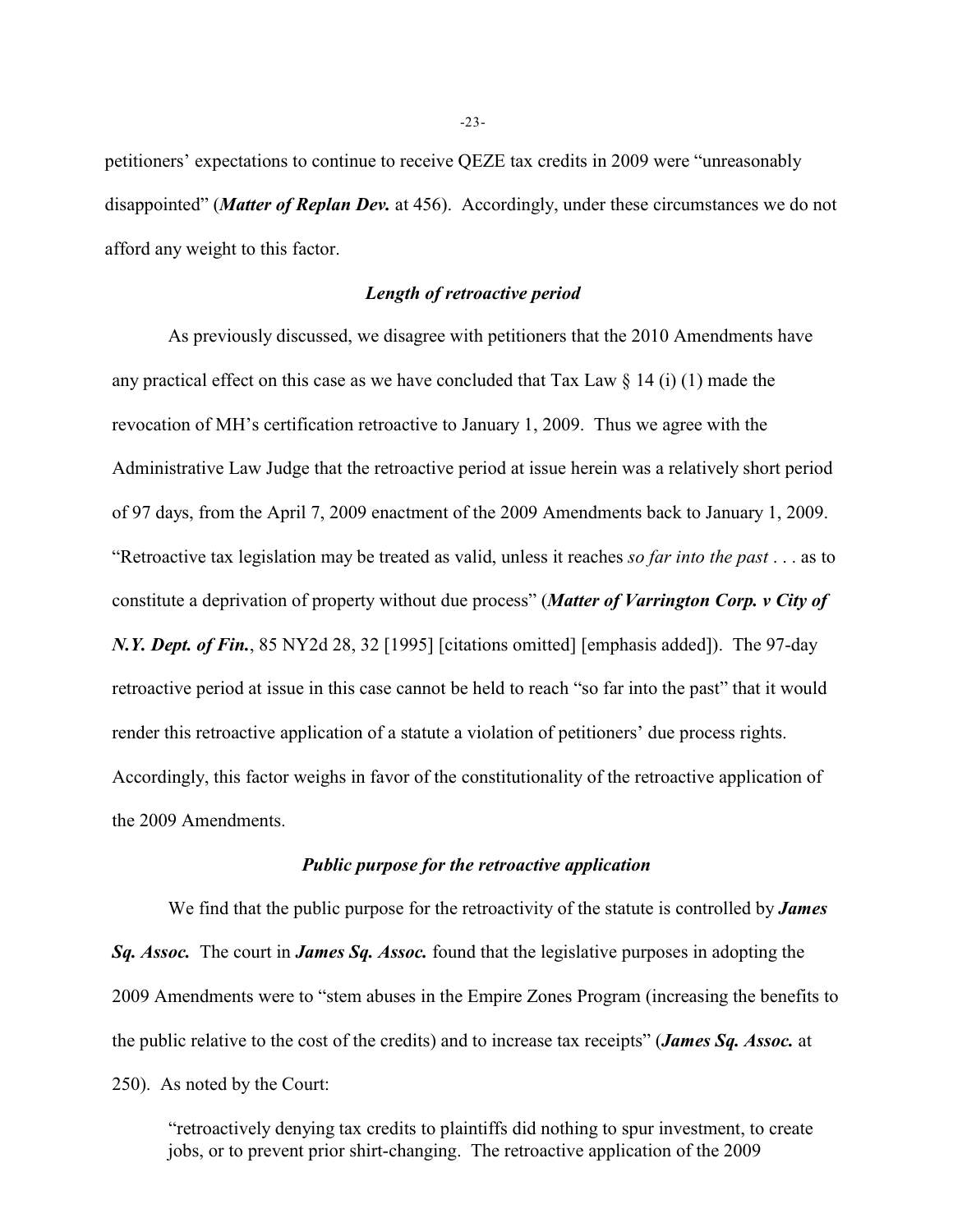Amendments simply punished the Program participants more harshly for behavior that already occurred and that they could not alter" (*James Sq. Assoc.* at 250).

We fail to see any difference when applying the 2009 Amendments to the present circumstances.

The Division argues that the 2009 Amendments have a different purpose as applied to 2009, that of spurring investment, creating jobs and preventing future bad behavior. While we understand that the purpose of the empire zones program in general is to spur investment and create jobs, we fail to see how the 2009 Amendments do either. The 2009 Amendments were meant to curtail abuses of the program and to raise revenue (*James Sq. Assoc.* at 250). As far as preventing future bad behavior, a prospective application of a statute would accomplish that purpose. Finally, the Division argues that if the legislation were not adopted retroactively, evasive measures could be taken to frustrate the purposes of the legislation. The Division does not attempt to explain what those evasive measures might have been in the present case, and petitioners themselves do not claim there was any such action they could have taken.

## *Factor analysis*

In summation, we have found that: (1) the forewarning and reasonable reliance factor of the *Matter of Replan Dev.* analysis is entitled to no weight under the circumstances of this case; (2) the length of the retroactive period factor of the *Matter of Replan Dev.* analysis supports a finding that the retroactive application of the 2009 Amendments was constitutional; and (3) the public purpose factor of the *Matter of Replan Dev.* analysis supports a finding that the retroactive application of the 2009 Amendments was violative of petitioners' due process rights.

In weighing the two competing factors, we need to consider that the *Matter of Replan* **Dev.** analysis is simply a method of determining whether the retroactive application of the 2009 Amendments is "so harsh and oppressive as to transgress constitutional limitation" (*Welch v*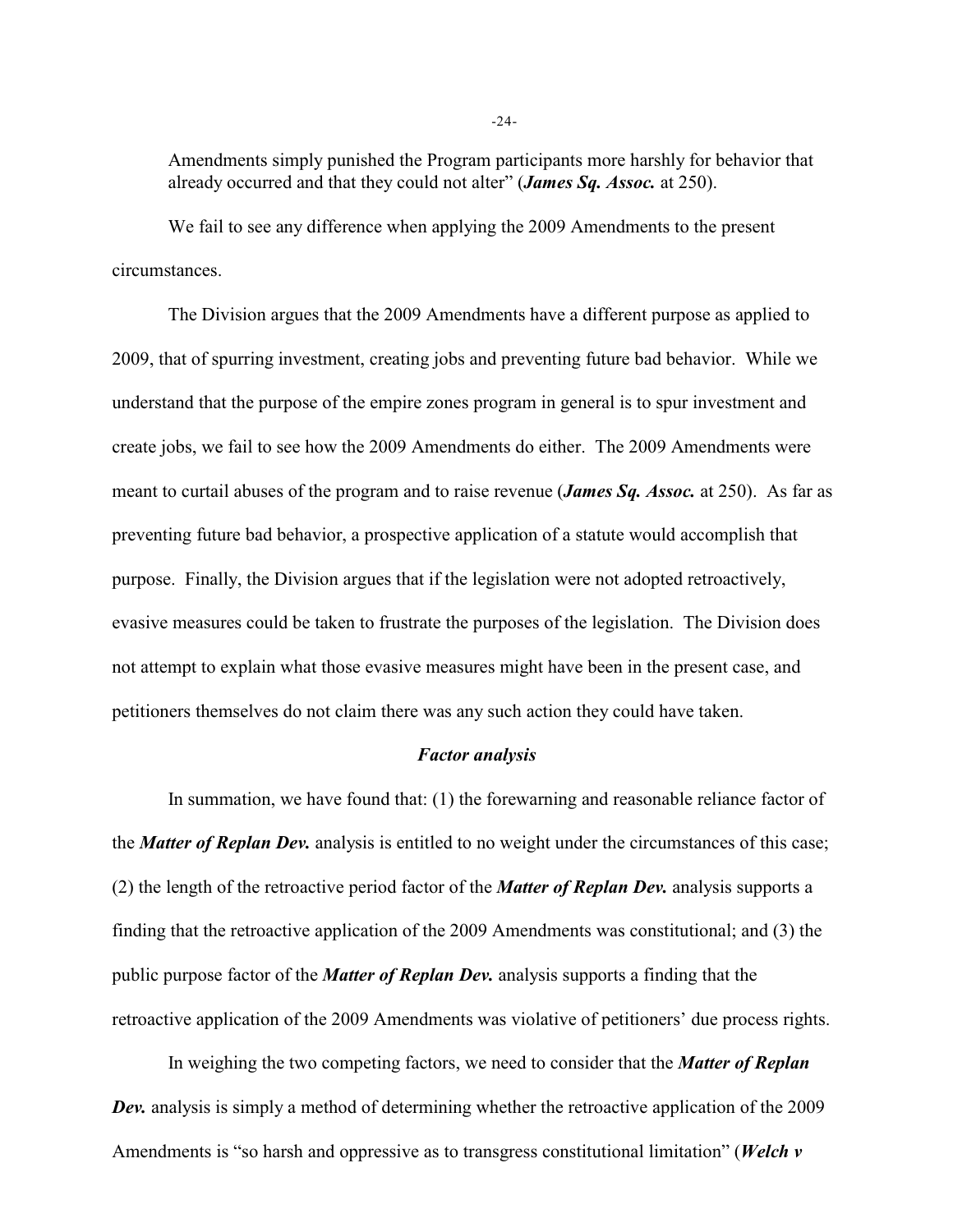*Henry*, 305 US 134, 147 [1938], *reh denied* 305 US 675 [1938]). It is also true that courts have been far less likely to invalidate the retroactive imposition of a taxing statute when it involves the changing of a tax rate, or an exemption or credit than they are when the issue is the imposition of a new tax (*see United States v Darusmont*, 449 US 292, 298-300 [1981]; *Fein v United States*, 730 F2d 1211, 1212-1214 [8th Cir 1984], *cert denied* 469 US 858 [1984]; *Honeywell, Inc. v United States*, 973 F2d 638, 642-643 [8th Cir 1992] [quoting *Fein v. United States* at 1213]). In the instant case, we are dealing with the elimination of a tax credit rather than a new tax (*Honeywell, Inc.* at 642-43 ["This kind of tinkering, though certainly annoying to taxpayers and their advisers, is a regular feature of the tax-law landscape.... The change of which plaintiff complains here is, we think, closer in kind and in effect to a mere increase in the tax rate than to the enactment of a wholly new tax."]).

Furthermore, we note that "tax legislation that is retroactive to the beginning of the year of enactment has routinely been upheld against due process challenges" (Erika K. Lunder, Robert Meltz, and Kenneth R. Thomas, *Constitutionality of Retroactive Tax Legislation*, Congressional Research Service, Oct. 25, 2012 at 2]; *see also Welch v Henry* 305 US at 148 ["it has been the familiar legislative practice of Congress in the enactment of revenue laws to tax retroactively income or profits received during the year of the session in which the taxing statute is enacted."]; *United States v Darusmont* 449 US at 298 ["[t]he Court consistently has held that the application of an income tax statute to the entire calendar year in which enactment took place does not per se violate the Due Process Clause . . . .]; *Matter of Replan Dev.* at 455 ["retroactivity provisions in tax statutes, if for a short period, are generally valid"] [citations omitted]; *James Sq. Assoc.* at 249 [in finding a retroactive period of 16 to 32 months excessive the court noted "one year of

-25-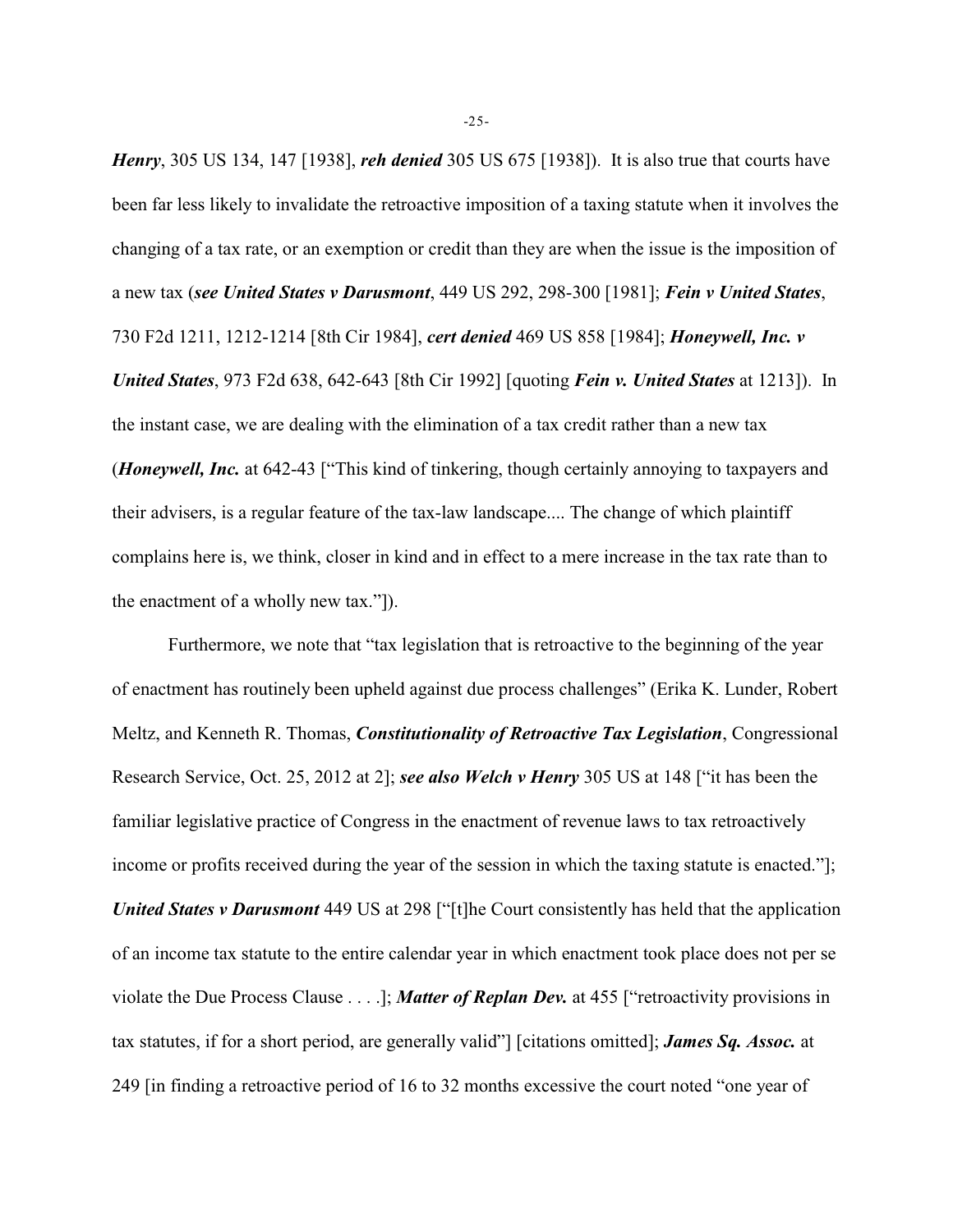retroactivity is not considered excessive according to *Replan*. . . ."]). Thus, there is no precedent that we have found for concluding that a tax statute retroactively applied to the beginning of the year in which it was enacted violates a taxpayer's due process rights.

Accordingly, we conclude that the extremely short period of retroactivity outweighs the lack of a public purpose under the circumstances of this case and hereby hold that the application of the 2009 Amendments in this instance does not violate petitioners' due process rights.

Accordingly it is ORDERED, ADJUDGED and DECREED that:

- 1. The exception of Clayton H. Hale, Jr., and Patricia H. Hale, et al., is denied;
- 2. The determination of the Administrative Law Judge is affirmed;

3. The petitions of Clayton H. Hale, Jr., and Patricia H. Hale, et al., are denied; and

4. The notices of deficiency and the notice of refund denial (as to petitioners Alfred and Lucy Popkess), as specified in finding of fact 27, are sustained.